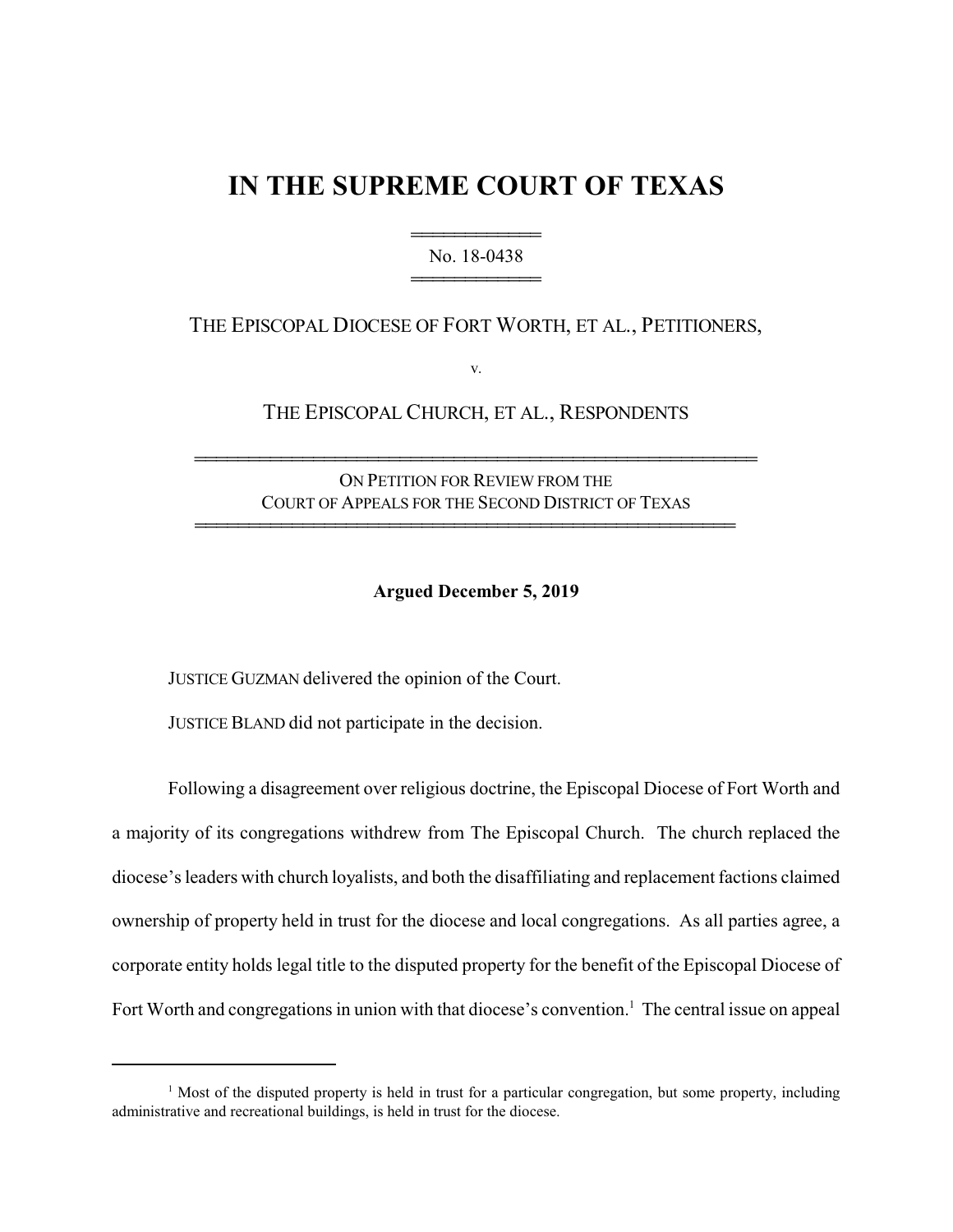is narrow: which faction of the splintered Episcopal diocese is the "Episcopal Diocese of Fort Worth"? The withdrawing faction contends that under the diocese's organizational documents, the unincorporated association's identity is determined by the majority. The church and the loyalists contend the entity's identity is an ecclesiastical determination the First Amendment requires courts to accept and, under secular law, a subordinate entity in a tiered association cannot unilaterally withdraw from the association even under organizational documents providing for majority rule.

When this property dispute first came to the Court on direct appeal seven years ago, we held that what happens to propertyfollowing a religious entity's disassociation from a hierarchical church is a nonecclesiastical issue to be determined based on the same neutral principles of law applicable to other entities unless the entity's affairs "have been ordered so that ecclesiastical decisions effectively determine the property issue."<sup>2</sup> Applying neutral principles to the undisputed facts, we hold that (1) resolution of this property dispute does not require consideration of an ecclesiastical question,<sup>3</sup> (2) under the governing documents, the withdrawing faction is the Episcopal Diocese of Fort Worth, and (3) the trial court properly granted summary judgment in the withdrawing faction's favor. We therefore reverse the court of appeals' contrary judgment.

<sup>2</sup> *Episcopal Diocese of Fort Worth v. Episcopal Church*, 422 S.W.3d 646, 650 (Tex. 2013); *Masterson v. Diocese of Nw. Tex.*, 422 S.W.3d 594, 607 (Tex. 2013).

<sup>&</sup>lt;sup>3</sup> See Jones v. Wolf, 443 U.S. 595, 604 (1979) ("[T]here may be cases where the deed, the corporate charter, or the constitution of the general church incorporates religious concepts in the provisions relating to the ownership of property.").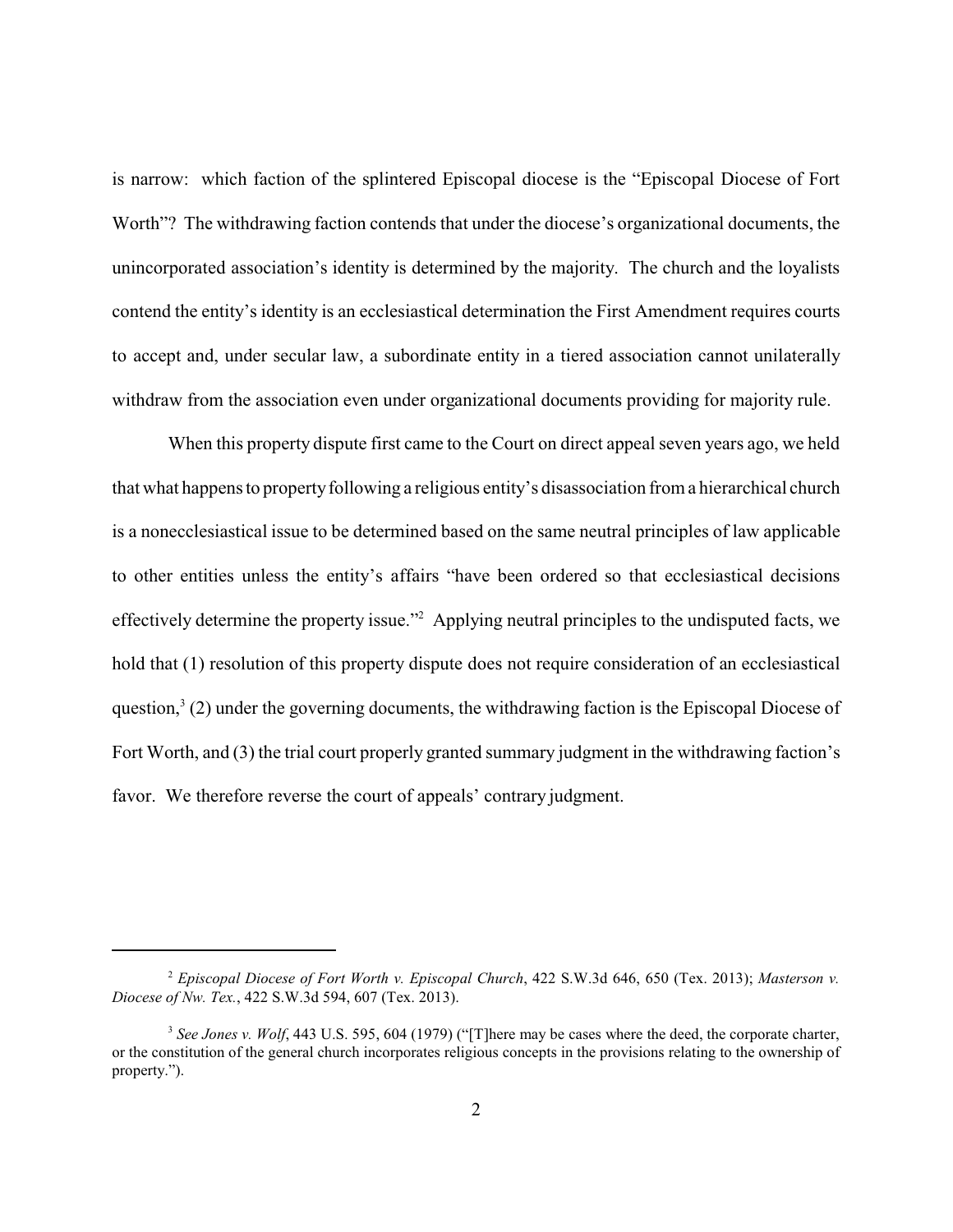#### **I. Background**

The Episcopal Church (TEC) in the United States is a three-tiered religious organization founded in 1789. The first and highest tier of the organization is the General Convention, which consists of representatives from each regional diocese and most TEC bishops.<sup>4</sup> The second tier is composed of geographically defined regional dioceses, each of which is governed by its own constitution and canons but must also accede to the General Convention's constitutions and canons.<sup>5</sup> Each diocese elects a bishop (Diocesan Bishop) who is subject to TEC's ecclesiastical regulation, and each diocese is governed by a legislative body called a convention (Diocesan Convention). The Diocesan Bishop, clergy, and layrepresentatives from each congregation in the diocese comprise the convention. The third tier is composed of local parishes, missions, and congregations, which in turn adopt the constitution and canons of their regional diocese and the General Convention.

In 1982, the Episcopal Diocese of Fort Worth (Fort Worth Diocese) was formed as an unincorporated association after the Episcopal Diocese of Dallas voted to divide. Since its inception, the Fort Worth Diocese's constitution has provided that church property "acquired for the use of a particular Parish or Mission" shall be held by the Corporation of the Episcopal Diocese of Fort Worth (the Diocesan Corporation) "in trust for the use and benefit of such Parish or Mission" that

<sup>&</sup>lt;sup>4</sup> A "convention" is a legislative body of the church, and the "General Convention" is the national legislative body of the Episcopal Church. An Episcopal Dictionary of the Church, https://episcopalchurch.org/library/glossary/general-convention.

<sup>5</sup> "Canons are the written rules that provide a code of laws for the governance of the church." *Id.*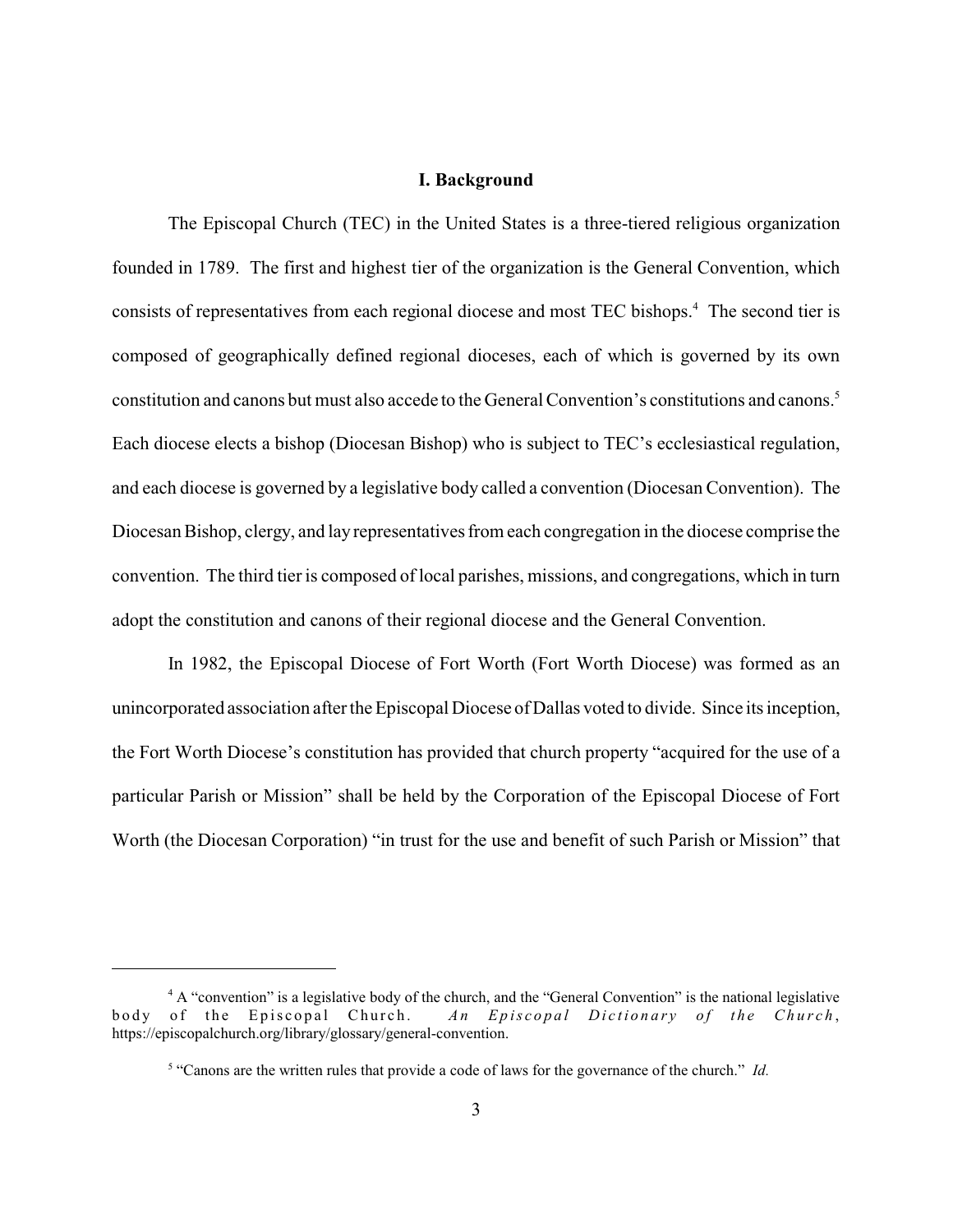is in union with the diocese's convention (the Diocesan Trust). <sup>6</sup> The constitution further provides that if a parish or mission dissolves, the property held in trust by the Diocesan Corporation "shall revert to said Corporation for the use and benefit of the Diocese, as such." Since its inception, amendments to the diocese's constitution and canons have been authorized based on a majority vote of the Diocesan Convention.<sup>7</sup> Under the governing documents, election of the Diocesan Bishop and members of the diocese's standing committee require either a concurrent majority vote of diocesan clergy and laity attending the convention or a super-majority vote, depending on the circumstances.

The Fort Worth Diocese's canons require the Diocesan Corporation's affairs to be conducted and administered by a Board of Trustees of five elected members, all of whom must be either (1) lay persons "in good standing of a parish or mission in the Diocese," or (2) "members of the Clergy canonically resident in the Diocese." The Diocesan Bishop serves as Chairman of the Board unless the bishop designates another officer of the corporation to serve as such. The canons empower the

<sup>&</sup>lt;sup>6</sup> Article 14 (formerly Article 13) of the Fort Worth Diocese's constitution states:

The title to all real estate acquired for the use ofthe Church in this Diocese, including the real property of all Parishes and Missions, as well as Diocesan Institutions, shall be held subject to control of the Church in The Episcopal Diocese of Fort Worth acting by and through a corporation known as "Corporation of the Episcopal Diocese of Fort Worth." All such property as well as all property hereafter acquired for the use of the Church and the Diocese, including Parishes and Missions, shall be vested in Corporation of the Episcopal Diocese of Fort Worth.

Corporation for the Episcopal Diocese of Fort Worth shall hold real property acquired for the use of a particular Parish or Mission in trust for the use and benefit of such Parish or Mission. . . . Such property may not be conveyed, leased or encumbered byCorporation ofthe Episcopal Diocese of Fort Worth without the consent of the Rector, Wardens and Vestry of such Parish or Mission. Upon dissolution of such Parish or Mission, property held in trust for it shall revert to said Corporation for the use and benefit of the Diocese, as such.

All other property belonging to the Diocese, as such, shall be held in the name of the Corporation . . . .

 $<sup>7</sup>$  Article 2 of the Diocesan Constitution defines "convention" as the diocese's legislative body.</sup>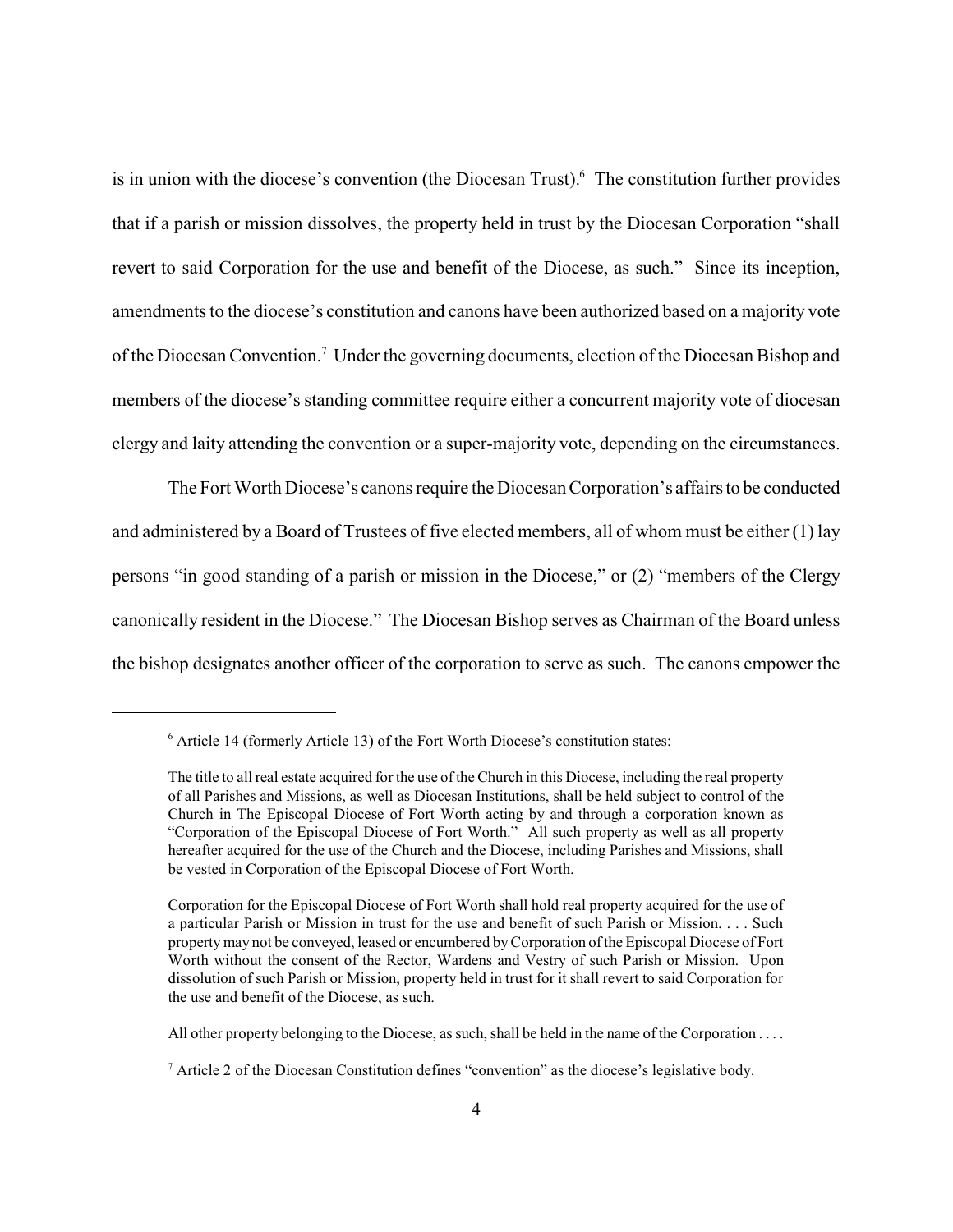Board of Trustees to conduct the corporation's affairs "in accordance with its charter and by-laws and in accordance with the Constitution and Canons of the Diocese from time-to-time adopted."

In 1982, after the Fort Worth Diocese adopted its constitution and canons (Diocesan Constitution and Canons), it was admitted into union with TEC. At that time, the new diocese and every congregation in its jurisdiction "fully subscribe[d] to and accede[d] to the Constitution and Canons of The Episcopal Church." The "Dennis Canon," which purports to impose a trust on all church property for TEC's benefit, has been among TEC's governing principles since 1979. In contrast to the Diocesan Trust, it provides:

All real and personal property held by or for the benefit of any Parish, Mission or Congregation is held in trust for this Church and the Diocese thereof in which such Parish, Mission or Congregation is located. The existence of this trust, however, shall in no way limit the power and authority of the Parish, Mission or Congregation otherwise existing over such property so long as the particular Parish, Mission or Congregation remains a part of, and subject to, this Church and its Constitution and Canons.

In 1983, the Fort Worth Diocese filed articles incorporating the Diocesan Corporation as a Texas nonprofit of perpetual duration. Consistent with the Diocesan Constitution and Canons, the articles of incorporation required the corporation to administer trust property "in accordance with the Constitution and Canons of the Episcopal Diocese of Fort Worth as they now exist or as they may hereafter be amended." At that time, the corporate bylaws also provided that "the affairs of this nonprofit corporation shall be conducted in conformity with the Constitution and Canons of the Episcopal Church in the United States of America and the Constitution and Canons of the Episcopal Diocese of Fort Worth, as they may be amended or supplemented from time to time." Bylaws consistent with the Diocesan Constitution and Canons established the number of trustees, the terms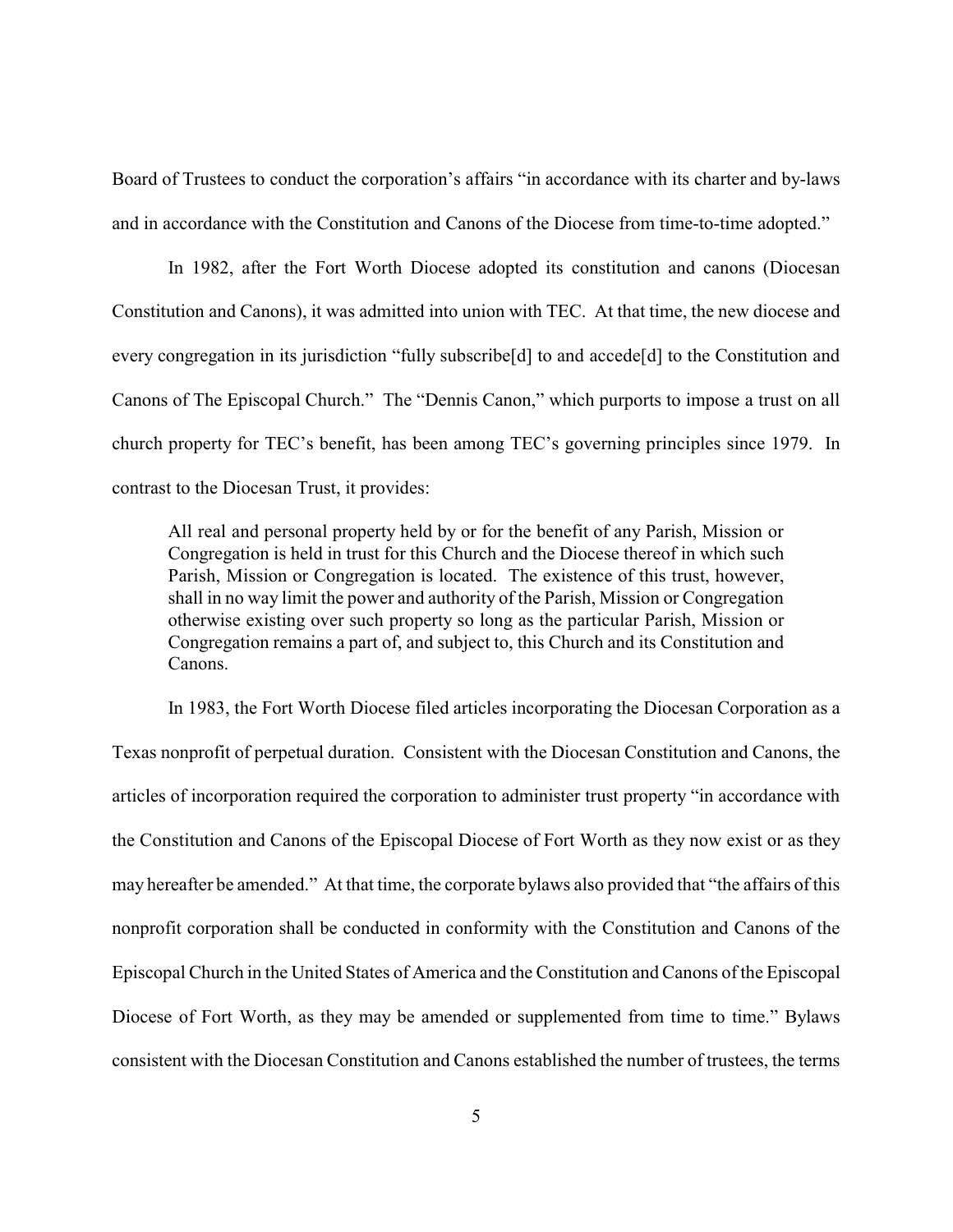of office, and the procedure for electing trustees and filling vacancies.<sup>8</sup> Amendments to the bylaws were authorized on a majority vote of trustees attending any regular or special board meeting. The year after incorporation, friendly litigation between the Fort Worth and Dallas dioceses resulted in a judgment vesting legal title of certain real and personal property in the Diocesan Corporation.

Five years later, in 1989, the Fort Worth Diocese repudiated any trust imposed by the Dennis Canon by amending its canons to expressly disclaim the existence of a trust for TEC's benefit:

Property held by the Corporation for the use of a Parish, Mission or Diocesan School belongs beneficially to such Parish, Mission or Diocesan School only. No adverse claim to such beneficial interest by the Corporation, by the Diocese, or by The Episcopal Church of the United States of America is acknowledged, but rather is expressly denied.

Nearly two decades later, unresolved doctrinal differences culminated in a schism that precipitated this dispute. In 2006, the Diocesan Corporation unanimously amended its articles and bylaws to remove all references to TEC. The amendments also gave the trustees authority to determine the Diocesan Bishop's identity for purposes of the governing documents, if identity is disputed; allowed a majority of trustees to select the Chairman of the Board when the diocese is without a bishop; and authorized removal of a trustee by a majority of the board rather than by the bishop. The amendments did not alter the terms of office or change the process for electing trustees or filling vacancies, but as of 2006, the bylaws required the corporation's trustees to be "lay persons in good standing of a parish or mission in the body now known as the Episcopal Diocese of Fort

<sup>8</sup> *See* TEX. BUS. ORGS. CODE § 22.207.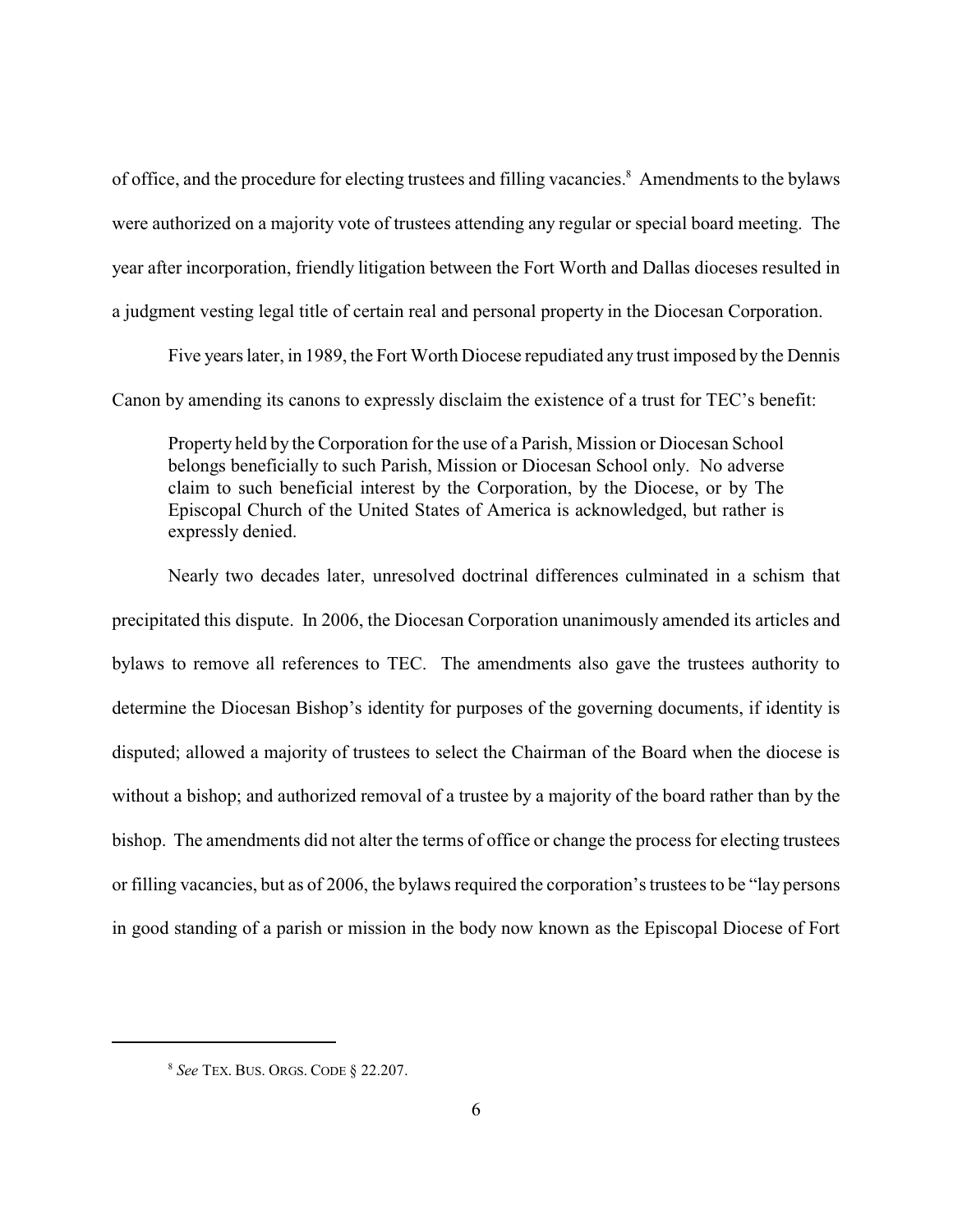Worth, or members of the clergy canonically resident within the geographical region of the body now known as the Episcopal Diocese of Fort Worth."

Believing TEC had embraced doctrine reflecting "a substantial departure from the biblical and historic faith," the 2007 and 2008 conventions of the Fort Worth Diocese also voted overwhelmingly to withdraw from union with TEC. To that end, the conventions amended the Diocesan Constitution and Canons to remove references to TEC and to reflect membership with the Anglican Province of the Southern Cone.<sup>9</sup> Under the continued leadership of Bishop Jack Iker, and operating as the "Episcopal Diocese of Fort Worth," the withdrawing faction which constituted the vast majority of the diocese retained control of property acquired for the use and benefit of the diocese and its congregations.<sup>10</sup>

Ecclesiastical and legal ramifications ensued from these actions. In December 2008, TEC accepted Bishop Iker's renunciation and removed him from all positions of authority within the church. TEC and clergy for the remaining congregants (collectively TEC) took the position that (1) the majority had no power to unilaterally withdraw a diocese from the hierarchical church, (2) those voting to do so contemporaneously vacated their official positions and immediately lost their status as communicants in good standing, and (3) any changes to the diocese's and corporation's organizational documents were void ab initio. In light of these determinations, TEC

<sup>&</sup>lt;sup>9</sup> For example, prior to 2008, the preamble to the Diocesan Constitution and Canons referred to the Fort Worth Diocese as "the Clergy and Laity of the Episcopal Church resident in that portion of the State of Texas constituting what is known as The Episcopal Diocese of Fort Worth," but on a majority vote, the preamble was amended to describe the diocese as "the Clergy and Laity of the Episcopal Diocese of Fort Worth."

<sup>&</sup>lt;sup>10</sup> Three congregations loyal to TEC left the Fort Worth Diocese, taking their property with them.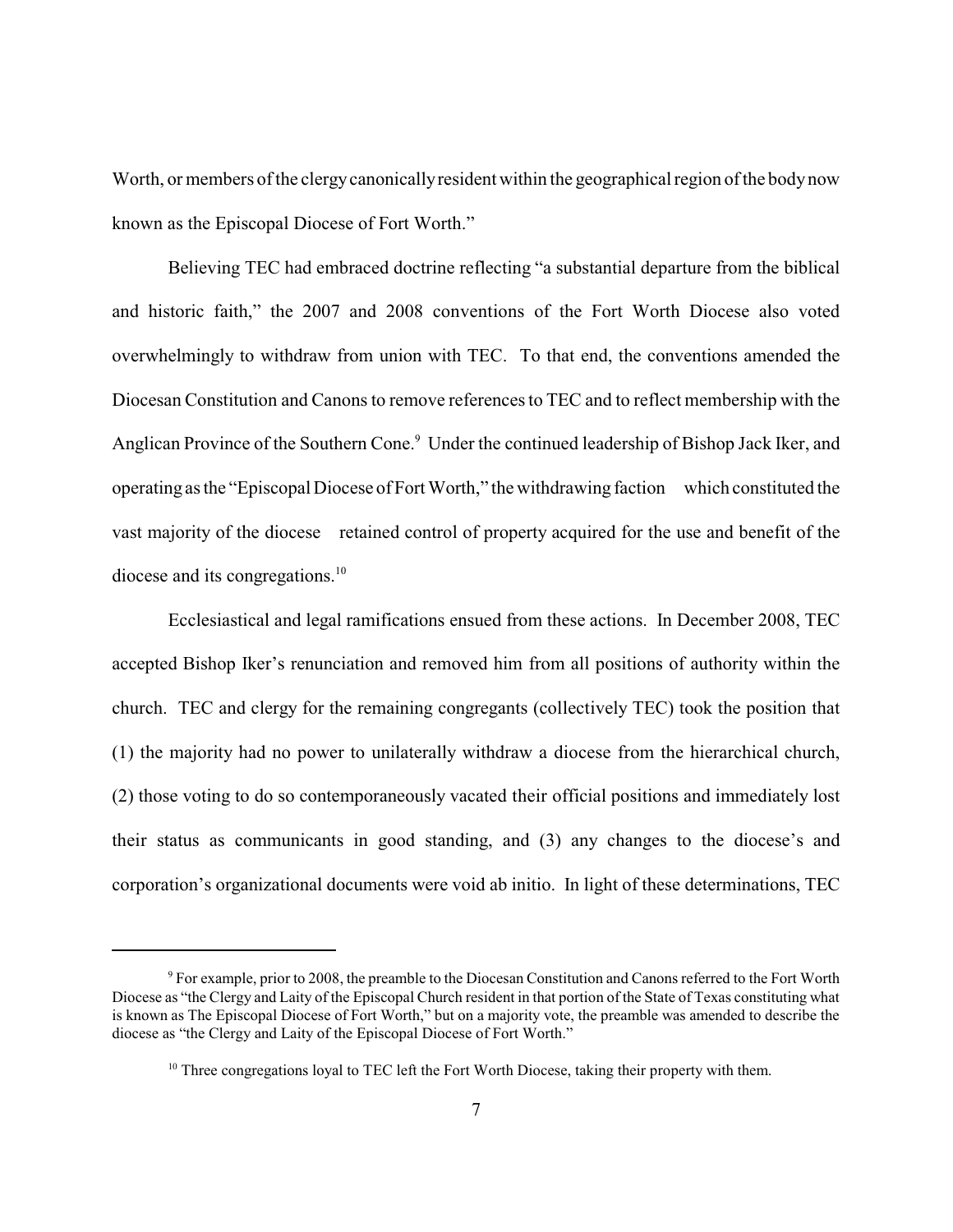convened a special convention of the loyal faction to fill the offices "vacated" by those who had voted to disaffiliate from the national church. The special convention voted to reverse the constitutional amendments adopted at the 2007 and 2008 Diocesan Conventions; declared all offices of the diocese and the corporation's Board of Trustees vacant; and elected new "qualified" leaders for both the diocese and the corporation. Replacement of diocesan and corporate leaders admittedly did not comport with the requirements of the organizational documents, but TEC viewed the circumstances as an unforeseen emergencynecessitated byimproper actions ofthe former leadership. After recognizing the remaining Episcopal congregations and new leadership as the continuing "Episcopal Diocese of Fort Worth," TEC sued the opposing diocese and its leaders, the opposing corporate leaders, and departing congregations (collectivelythe MajorityDiocese) to recover church property and endowment funds both factions claimed to control under the Diocesan Trust. TEC also laid claim to the property under the Dennis Canon. The heart of the dispute is the identity of the Fort Worth Diocese.

On cross-motions for summary judgment, a central issue was whether the property dispute should be resolved using the "deference" methodology or "neutral principles of law." "A court applying the deference approach defers to and enforces the decision of the highest authority of the ecclesiastical body to which the matter has been carried."<sup>11</sup> "Under the neutral principles methodology, ownership of disputed property is determined by applying generally applicable law and legal principles [and] will usually include considering evidence such as deeds to the properties,

<sup>11</sup> *Masterson v. Diocese of Nw. Tex.*, 422 S.W.3d 594, 602 (Tex. 2013).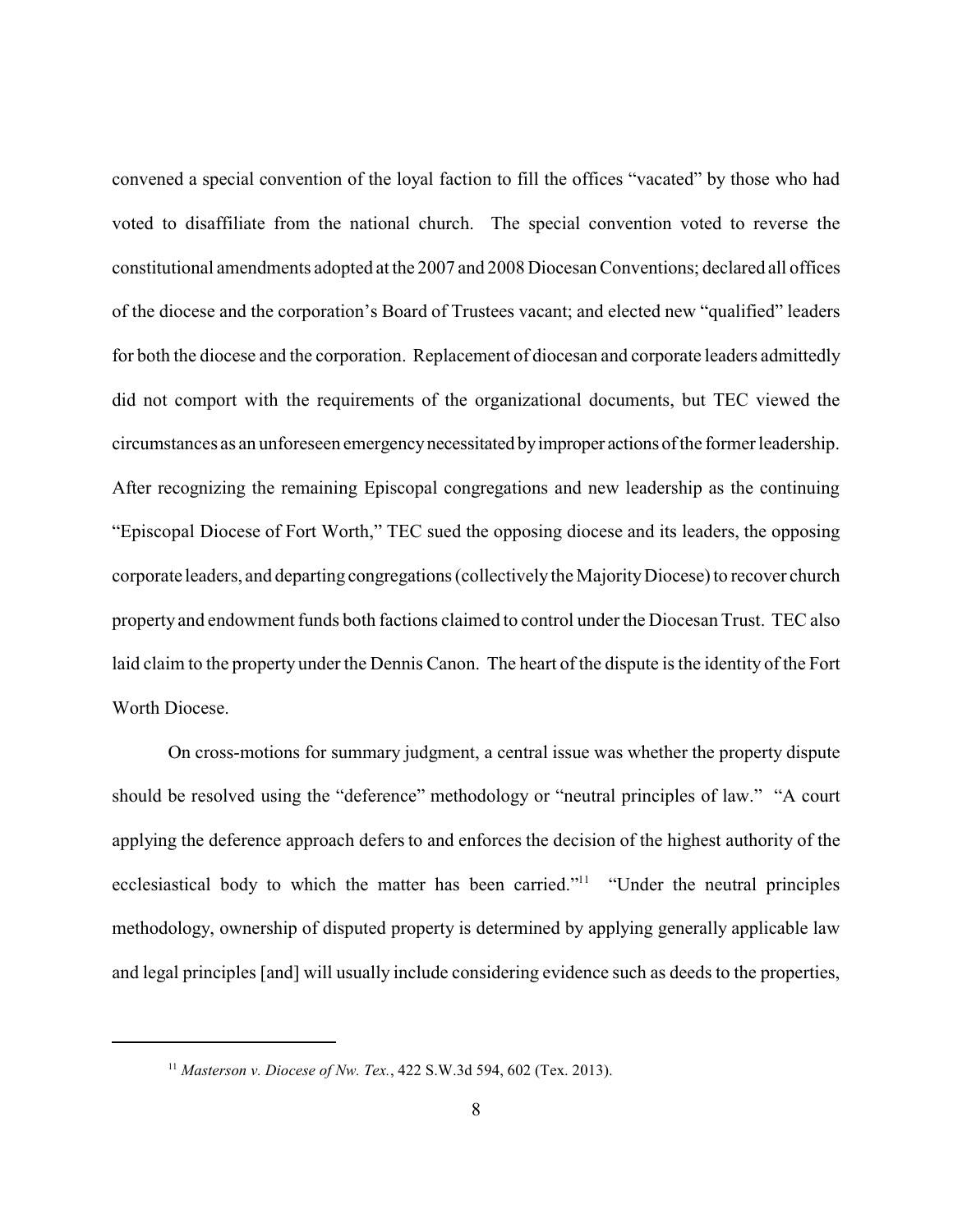terms of the local church charter (including articles of incorporation and [bylaws], if any), and relevant provisions of governing documents of the general church."<sup>12</sup> Applying the deference methodology, the trial court granted summary judgment in TEC's favor.

On direct appeal, we reversed, holding Texas courts must use neutral principles of law to determine "which faction is entitled to a religious organization's property following a split or schism[.]"<sup>13</sup> Though both the deference and neutral principles methodologies are constitutionally permissible, we adhere to the latter as the exclusive methodology "because it better conforms to Texas courts' constitutional duty to decide disputes within their jurisdiction while still respecting limitations the First Amendment places on that jurisdiction."<sup>14</sup> In a companion case issued the same day, we explained that "courts are to apply neutral principles of law to issues such as land titles, trusts, and corporate formation, governance, and dissolution, even when religious entities are involved."<sup>15</sup> We remanded the case to the trial court to allow the parties to develop a record under the appropriate methodology. 16

To provide guidance on remand, we also addressed certain arguments the parties had made regarding application of the neutral-principles methodology. Among other things, we held that "who is or can be a member in good standing of TEC or a diocese is an ecclesiastical decision," but the

<sup>15</sup> *Id.* at 606.

<sup>12</sup> *Id.* at 603.

<sup>&</sup>lt;sup>13</sup> *Episcopal Diocese of Fort Worth v. Episcopal Church*, 422 S.W.3d 646, 647 (Tex. 2013).

<sup>14</sup> *Masterson*, 422 S.W.3d at 596.

<sup>16</sup> *Episcopal Diocese*, 422 S.W.3d at 651-52.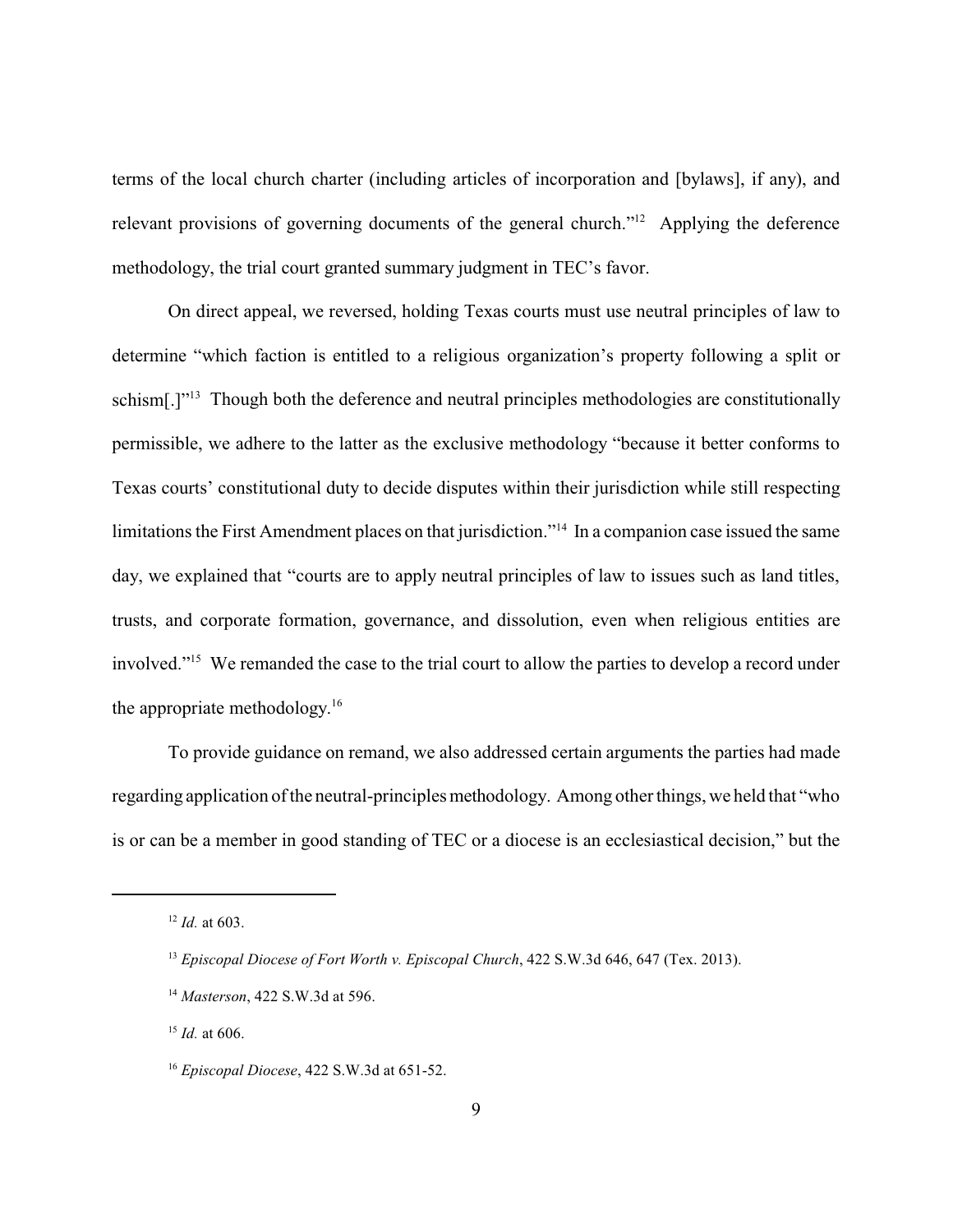determinations TEC, the replacement bishops, and the 2009 special convention made as to those matters "[did] not necessarily determine whether *the earlier actions* of the corporate trustees were invalid under Texas law."<sup>17</sup> Rather, Texas corporations law "dictates how the corporation can be operated, including determining the terms of office of corporate directors, the circumstances under which articles and bylaws can be amended, and the effect of the amendments," and the summary judgment record did not conclusively establish that "the trustees had been disqualified from serving as corporate trustees at the relevant times."<sup>18</sup> Regarding the existence of a canonical trust, we held that "even assuming a trust was created as to parish property by the Dennis Canon," trusts are revocable under Texas law unless they are expressly made irrevocable and "the Dennis Canon 'simply does not contain language making the trust *expressly* irrevocable[.]'" <sup>19</sup> Finally, we rejected TEC's retroactive application complaint because the neutral principles methodology was substantively applied more than a century ago in *Brown v. Clark*. 20

On remand, the parties once again filed cross-motions for summary judgment with the opposite result ensuing from the application of neutral principles. The trial court (1) granted final judgment in the Majority Diocese's favor as to the disputed real property and endowment funds; (2) declared that since 2005, the trustees of the Diocesan Corporation were the duly elected representatives from the Majority Diocese, including Bishop Iker as Chairman of the Board; and

 $17$  *Id.* at 652 (emphasis added).

<sup>18</sup> *Id.* (citing TEX. BUS. ORGS. CODE §§ 22.001–.409).

<sup>19</sup> *Id.* at 653 (quoting *Masterson*, 422 S.W.3d at 613, and citing TEX. PROP. CODE §§ 112.004, .051).

<sup>20</sup> *Id.* (citing *Brown v. Clark*, 116 S.W. 360 (Tex. 1909)).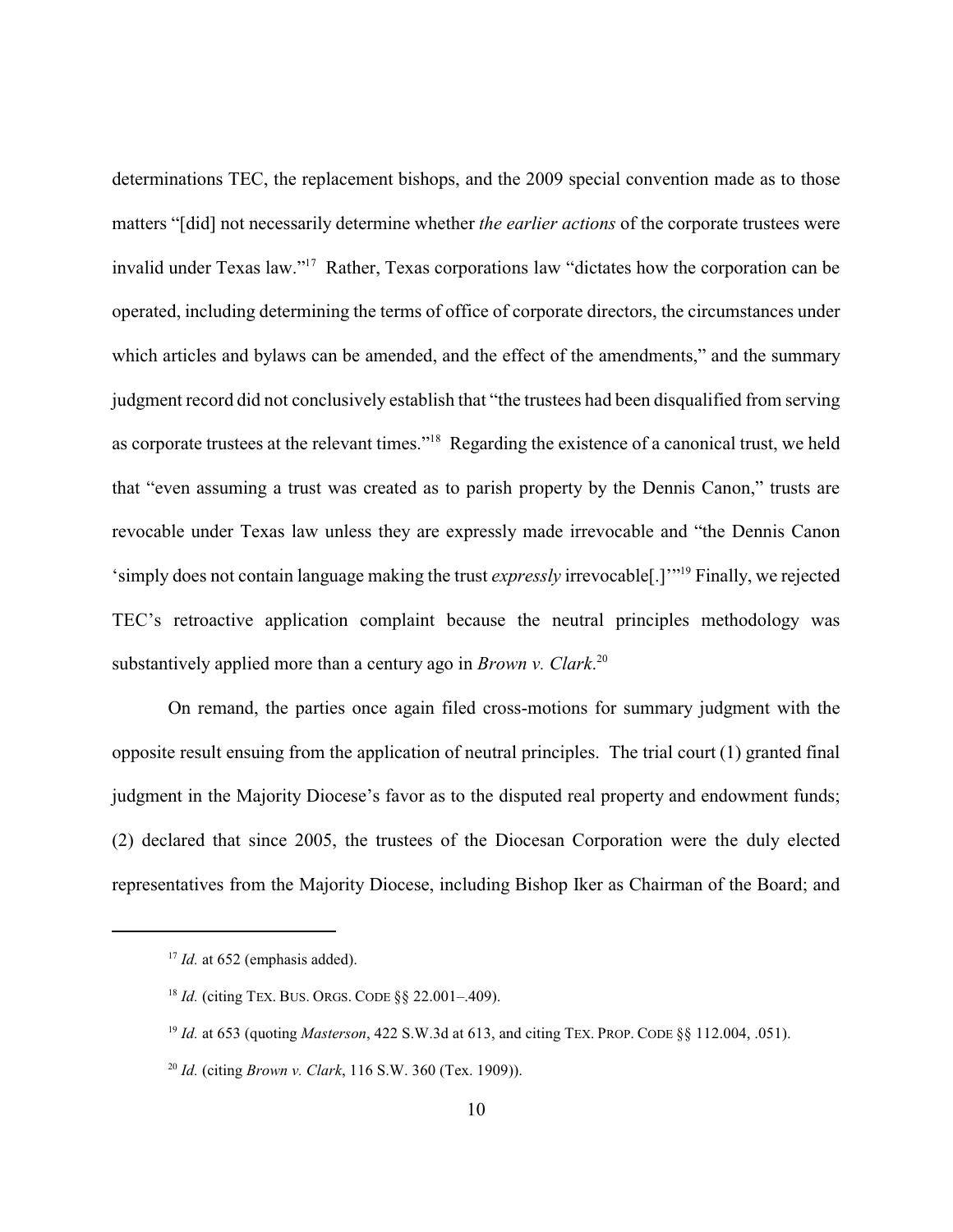(3) permanently enjoined TEC's clergy and leaders from acting as "The Episcopal Diocese of Fort Worth."

The court of appeals reversed and rendered in part, reversed and remanded in part, and affirmed in part without a majority opinion.<sup>21</sup> A lone opinion, joined only by its author, provides an exhaustive account of the record and a dissertation on the neutral principles methodology. For convenience, we refer to that opinion as the court of appeals' opinion.

The court held that (1) the Diocesan Trust is invalid, so real property ownership must be determined based on property-deed language; (2) the Dennis Canon trust is not enforceable under Texas law because "a proposed beneficiary [like TEC] cannot unilaterally name itself as the beneficiary of a trust involving another entity's property'; (3) the First Amendment requires deference to TEC's identification of the diocese affiliated with TEC because the organizational result of a schism is an ecclesiastical matter; (4) TEC lacks standing to claim control of the Diocesan Corporation; (5) the corporation's governing documents were amenable to amendment but the language used in the 2006 bylaws "the body now known as" the Fort Worth Diocese refers to the diocese affiliated with TEC because in 2006, the Fort Worth diocese was affiliated with TEC; (6) after 2008, the TEC-affiliated faction is the only one entitled to appoint the corporation's board; and (7) a constructive trust and other equitable relief is not available because "[whether] Bishop Iker and the rest are the perfidious oath-breakers characterized by the TEC parties is . . . inextricably intertwined with First Amendment implications." The court rendered judgment for TEC in part

<sup>&</sup>lt;sup>21</sup> 547 S.W.3d 353 (Tex. App.—Fort Worth 2018). One panel member retired while the case was pending and the other concurred in the judgment without issuing an opinion.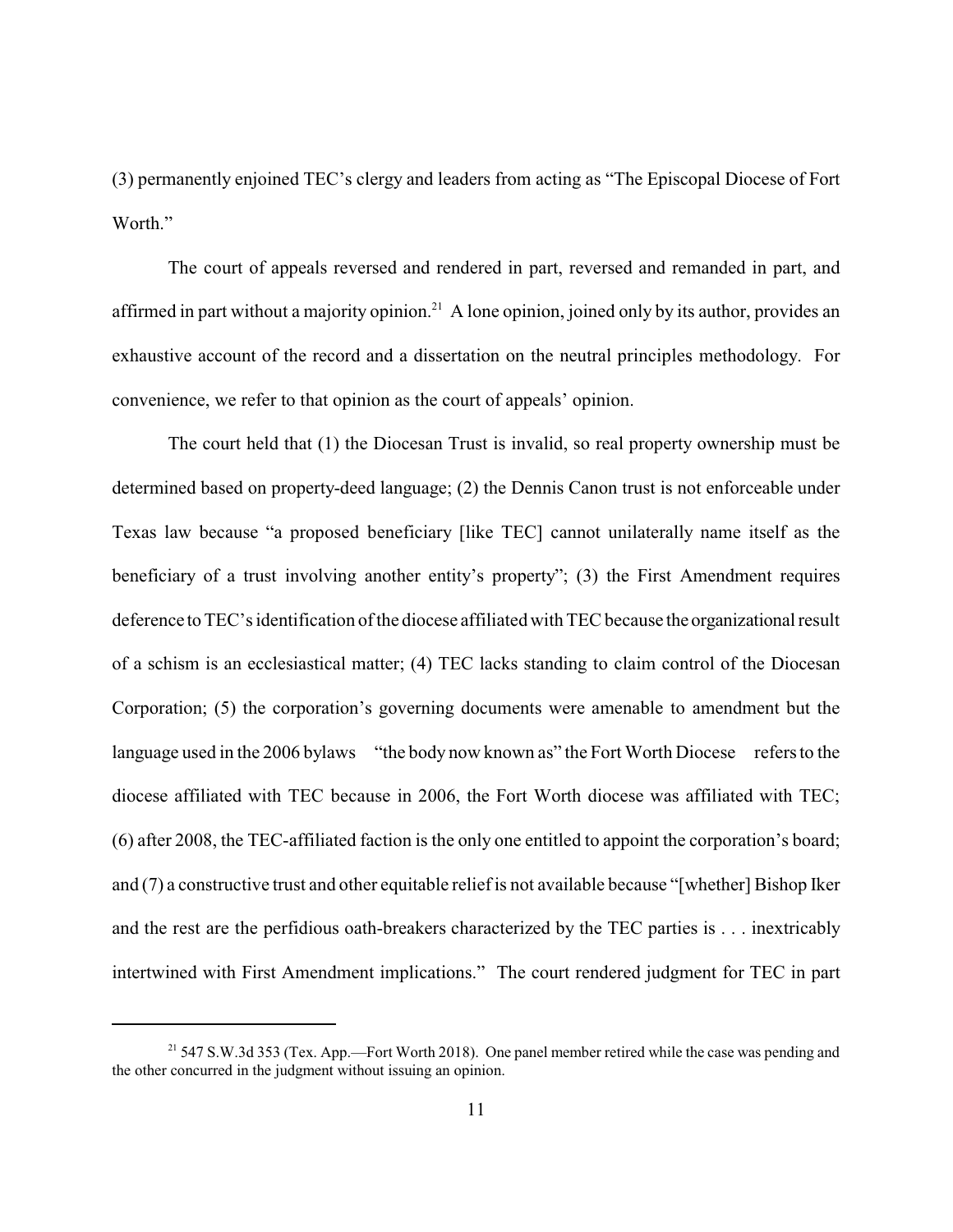using 2 of 121 deeds as exemplars and remanded to the trial court to resolve the property dispute as to the remaining properties and disputed endowment funds.

We granted the Majority Diocese's petition for review and TEC's conditional cross petition.

## **II. Discussion**

Congregants, local churches, and leaders of religious entities are free to disassociate from a

hierarchical church at any time. The critical question is who keeps the property. With ten years of

litigation behind them, all parties to this dispute now agree that:

- the Diocesan Trust is valid and enforceable according to its terms;
- the Diocesan Corporation holds *legal* title to the disputed property;
- *equitable* title is settled by the Diocesan Trust's terms;
- the trust beneficiaries are the local parishes and missions in union with the Convention of the Fort Worth Diocese;
- which parishes and missions are in union with each faction and which congregants are in good standing with each faction are ecclesiastical issues, but neither party challenges the good-standing of opposing members in the opposing parishes or the union of opposing congregations with the opposing diocese; and
- the only issue with regard to the Diocesan Trust is which faction constitutes the continuation of the Fort Worth Diocese.

In resolving this dispute, both sides acknowledge that *Episcopal Diocese of Fort Worth v. Episcopal*

*Church*<sup>22</sup> and *Masterson v. Diocese of Northwest Texas*<sup>23</sup> require application of neutral principles

of law, but they disagree about how those principles apply to this case.

<sup>&</sup>lt;sup>22</sup> 422 S.W.3d at 646-47.

<sup>&</sup>lt;sup>23</sup> 422 S.W.3d at 596.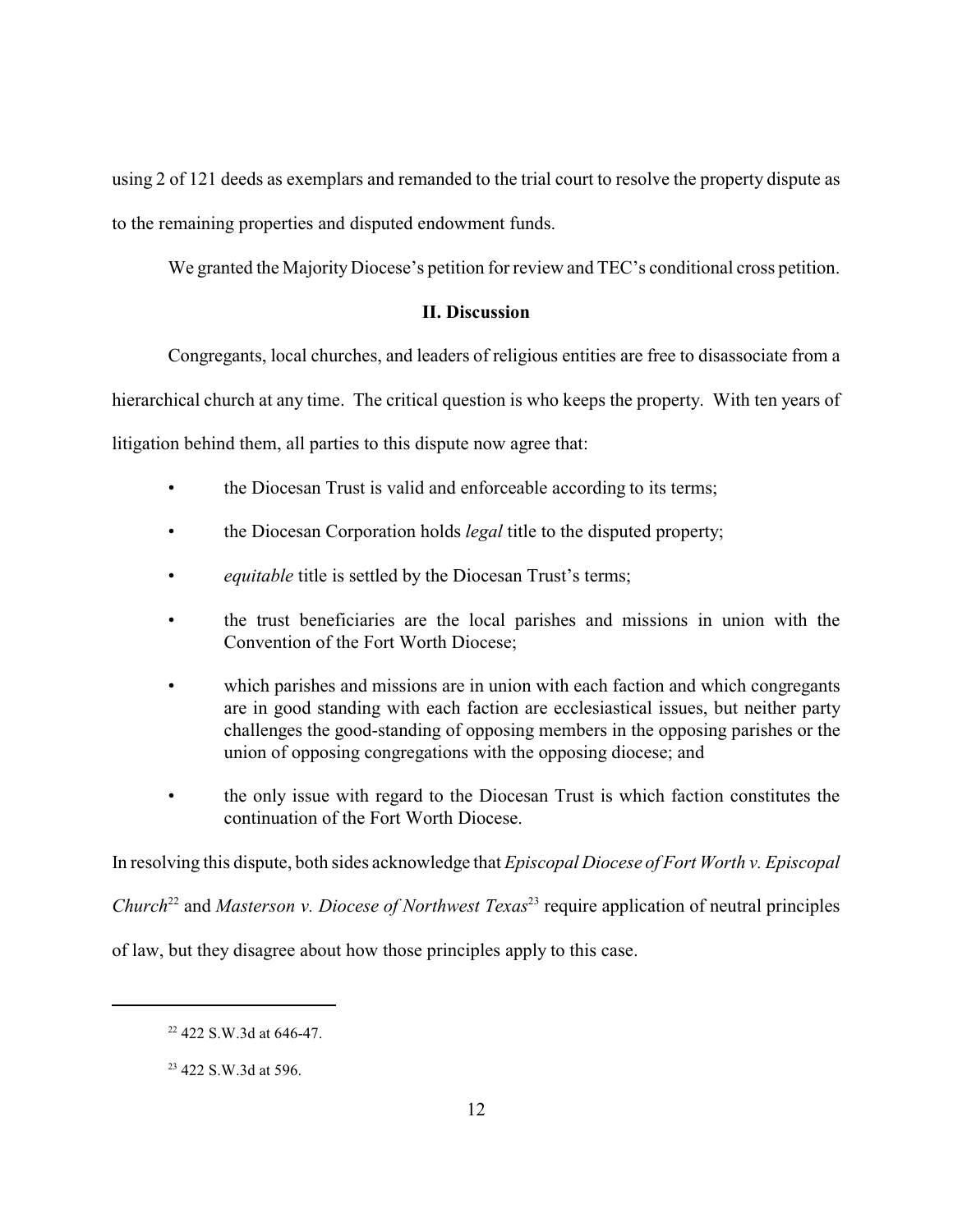The Majority Diocese asserts that the Diocesan Constitution and Canons affirm its identity as the Fort Worth Diocese because all actions taken to disassociate conformed with its provisions and were not in conflict with the terms of the General Covention's constitution and canons. TEC takes the position that, even under neutral principles, Texas courts must defer to a hierarchical church's superior authority to determine which faction constitutes the true diocese. In TEC's view, the identity of the Fort Worth Diocese is a church membership issue, not a property issue, because the church does not recognize the power of a subordinate unit to secede. Accordingly, TEC contends the property dispute is settled in its favor as an "incidental effect" of the hierarchical church's ecclesiastical determinations regarding the Fort Worth Diocese's qualified representatives. TEC further contends that under Texas unincorporated associations law, a subordinate entity of a tiered organization cannot be unilaterally withdrawn even on the vote of a majority.

In addition, and in the alternative, TEC claims beneficial title under the terms of the Dennis Canon, which it maintains is a valid trust that either could not be revoked by the 1989 amendment to the Diocesan Constitution and Canons or is irrevocable as a contractual trust. And if TEC does not prevail under either of the express trusts, it seeks control of the disputed church property under constructive-trust and quasi-estoppel theories. Finally,TEC challenges the ruling of the lower courts that it lacks standing to pursue its claims as to the Diocesan Corporation**.**

#### **A. Neutral Principles of Law**

Church propertydisputes predate our nation's founding, but the passage of time has not made resolving such matters any less complicated. States have "an obvious and legitimate interest in the peaceful resolution of property disputes, and in providing a civil forum where the ownership of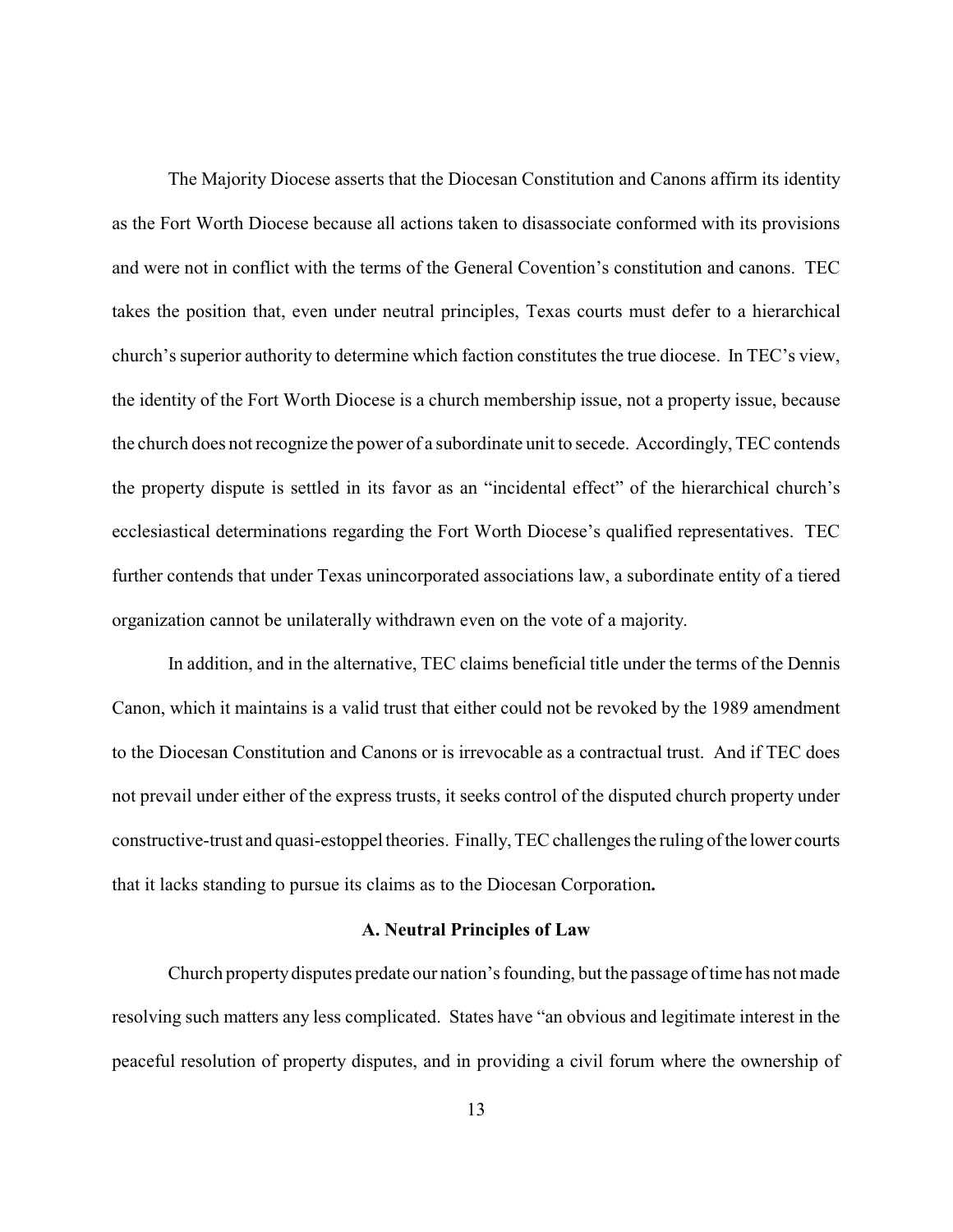church property can be determined conclusively."<sup>24</sup> Even so, the First Amendment of the United States Constitution "severely circumscribes the role that civil courts may play in resolving church property disputes."<sup>25</sup> "Most importantly, the First Amendment prohibits civil courts from resolving church property disputes on the basis of religious doctrine and practice."<sup>26</sup> But the "conflicting pressures"<sup>27</sup> exerted by the First Amendment's free exercise and establishment clauses require courts to walk a fine, and often indistinct, line in adjudicating ownership of church property when hierarchical entities disassociate.<sup>28</sup>

Church property disputes involving hierarchical church organizations, like TEC, are challenging because their organizational structure requires subordinate units to accede to ecclesiastical control by higher authorities. Historically, three different approaches have been employed to resolve those disputes: the departure-from-doctrine principle, which requires courts to award property to whichever faction of the church adheres to "the true standard of faith";<sup>29</sup> the deference approach, which requires courts to defer to and enforce the decision of the highest

 $^{26}$  *Id.* 

<sup>27</sup> *Cutter v. Wilkinson*, 544 U.S. 709, 719 (2005).

<sup>28</sup> *See Masterson*, 422 S.W.3d at 606; *see also Serbian E. Orthodox Diocese v. Milivojevich*, 426 U.S. 696, 734 (1976) (Rehnquist, J., dissenting) (cautioning that blind deference to church determinations may avoid a free exercise problem but create "far more serious" Establishment Clause problems).

<sup>24</sup> *Jones v. Wolf*, 443 U.S. 595, 602 & n.1 (1979).

<sup>25</sup> *Id.* (quoting *Presbyterian Church v. Mary Elizabeth Blue Hull Mem'l Presbyterian Church*, 393 U.S. 440, 449 (1969)).

<sup>29</sup> *Watson v. Jones*, 80 U.S. 679, 727-29 (1871); *see Jones*, 443 U.S. at 599 & n.1.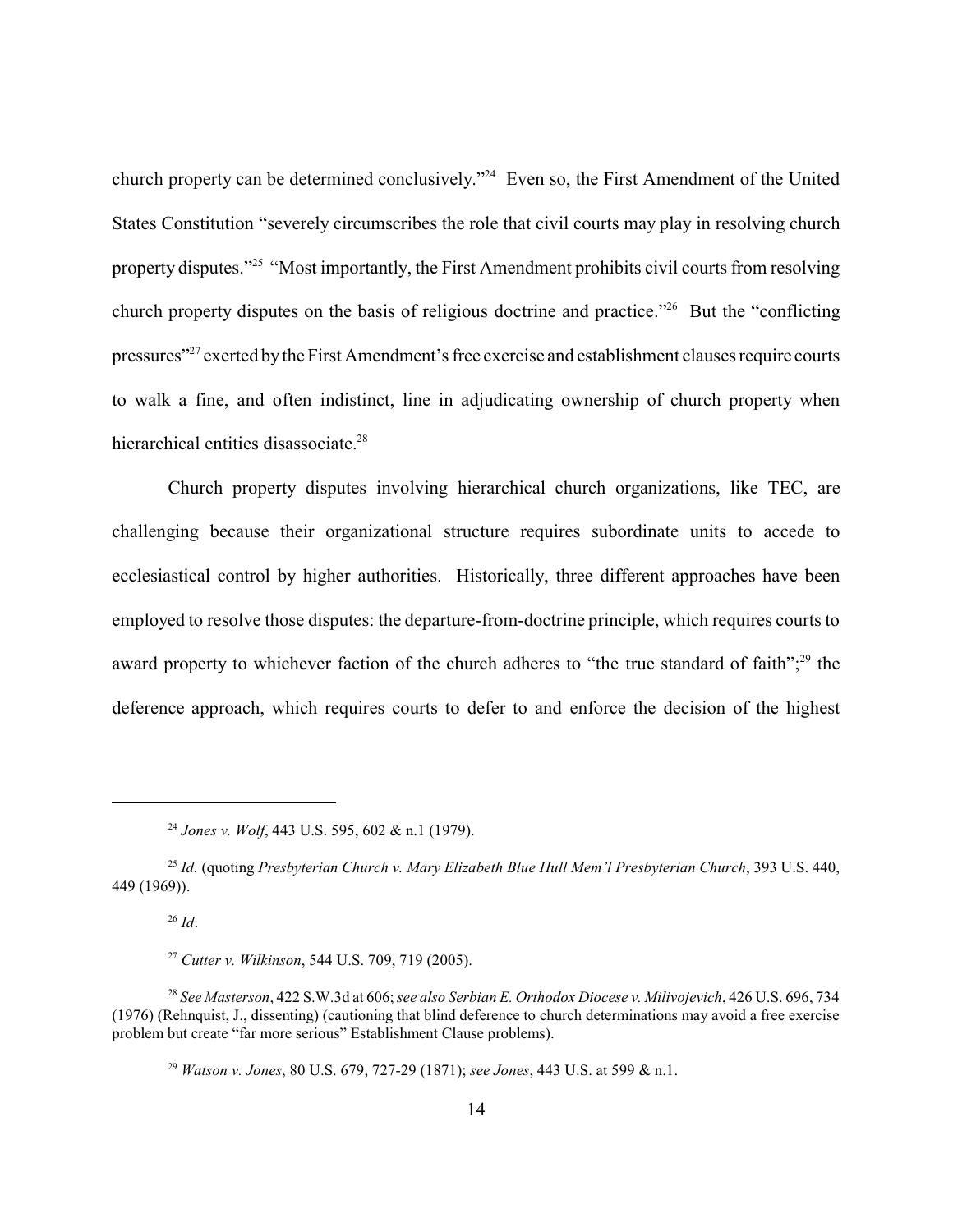authority of the ecclesiastical body to which the matter has been carried;<sup>30</sup> and the neutral principles of law method, which allows courts to settle church property disputes by examining in a purely secular manner the language of deeds, local church charters, state statutes, and provisions of a general church's constitution.<sup>31</sup> The United States Supreme Court has rejected the departure-from-doctrine method (also known as the "English approach") as contrary to the First Amendment.<sup>32</sup> But both the deference and neutral principles methodologies are constitutionally permissible.<sup>33</sup> "Indeed, 'a State may adopt *any* one of various approaches for settling church property disputes so long as it involves no consideration of doctrinal matters . . . or the tenets of faith.<sup> $1^{34}$ </sup> A majority of states, including Texas, apply the neutral principles approach.<sup>35</sup>

The United States Supreme Court's leading neutral principles case is *Jones v. Wolf*, which involved a property dispute after a local church split from a hierarchal church organization.<sup>36</sup> There,

<sup>30</sup> *Jones*, 443 U.S. at 603-05; *see Watson*, 80 U.S. at 727-29 ("[W]henever the question of discipline, or of faith, or ecclesiastical rule, custom, or law have been decided by the highest of church judicatories to which the matter has been carried, the legal tribunals must accept such decisions as final, and as binding on them.").

<sup>31</sup> *Jones*, 443 U.S. at 602-03; *see Watson*, 80 U.S. at 727-29 ("Religious organizations come before us in the same attitude as other voluntary associations . . . and their rights are equally under the protection of the law . . . [according to decisive principles] applicable alike to all of its class[.]").

<sup>32</sup> *Jones*, 443 U.S. at 599 & n.1 (1979); *Presbyterian Church v. Mary Elizabeth Blue Hull Mem'l Presbyterian Church*, 393 U.S. 440*,* 443 & n.2, 449-50 (1969); *Watson*, 80 U.S. at 727-29; *see* U.S.CONST., amend. I ("Congress shall make no law respecting an establishment of religion, or prohibiting the free exercise thereof[.]").

<sup>33</sup> *Jones*, 443 U.S. at 602-04; *Watson*, 80 U.S. at 727-29*.*

<sup>34</sup> *Jones*, 443 U.S. at 602 (quoting *Md. & Va. Churches v. Sharpsburg Church*, 396 U.S. 368, 500 (1970) (Brennan, J., concurring) (emphasis in original)).

<sup>35</sup> *Masterson v. Diocese of Nw. Tex.*, 422 S.W.3d 594, 606-07 & n.6 (Tex. 2013).

<sup>&</sup>lt;sup>36</sup> 443 U.S. at 597.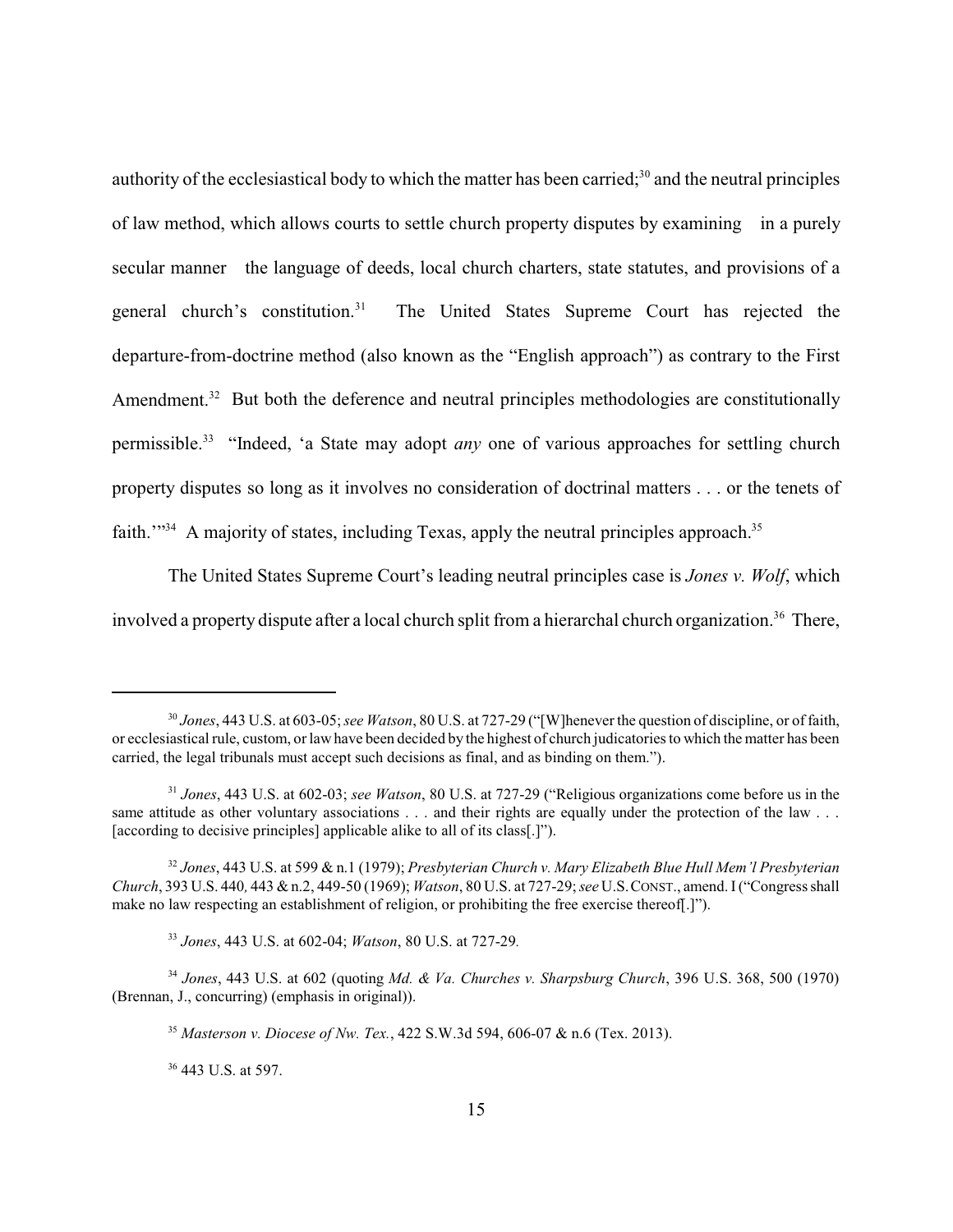like here, the local church's actions were subject to ecclesiastical review and regulation by the higher church.<sup>37</sup> But the Supreme Court approved the state court's use of the neutral principles methodology to determine ownership of the property. 38 *Jones* identifies several advantages of the neutral principles approach, including that it (1) "promises to free civil courts completely from entanglement in questions of religious doctrine, polity, and practice"; (2) is "flexible enough to accommodate all forms of religious organization and polity"; and (3) encourages churches to avail themselves of "appropriate reversionary clauses and trust provisions" to control what happens to church property if a dispute arises, such as by identifying "what religious body will determine ownership in the event of a schism or doctrinal controversy."<sup>39</sup> The Court explained that neutral principles of law rely exclusively on objective, well-established concepts of trust and property law that are familiar to judges and lawyers and produce outcomes reflecting the parties' intentions before the dispute erupted. $40$ 

But the neutral principles approach is not without limitations. When ecclesiastical questions are at issue, "deference is compulsory because courts lack jurisdiction to decide ecclesiastical questions."<sup>41</sup> So while neutral principles of law are applied to issues "such as land titles, trusts, and

<sup>37</sup> *Id.* at 598.

<sup>38</sup> *Id.* at 603.

<sup>39</sup> *Id*.

<sup>40</sup> *Id.* at 603, 606.

<sup>41</sup> *Masterson*, 422 S.W.3d at 602.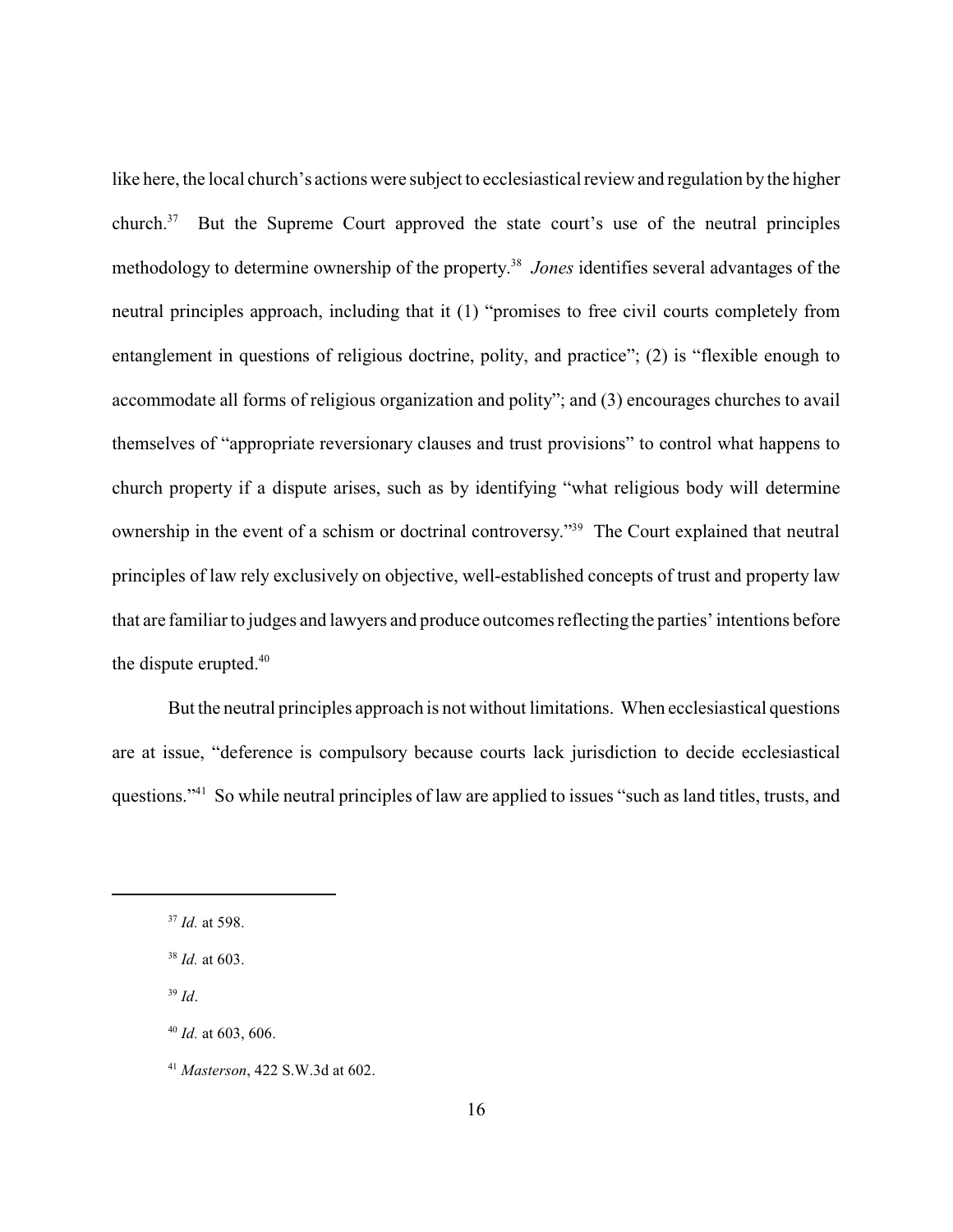corporate formation, governance, and dissolution, even when religious entities are involved,"<sup>42</sup> if an instrument "incorporates religious concepts" so that "interpretation of the instruments of ownership would require the civil court to resolve a religious controversy," the court must defer to the authoritative ecclesiastical body's resolution of that issue.<sup>43</sup> And in some instances, "deferring to decisions of ecclesiastical bodies in matters reserved to them by the First Amendment may . . . effectively determine the property rights in question."<sup>44</sup>

Such was the case in *Serbian Eastern Orthodox Diocese v. Milivojevich* in which a defrocked bishop asked the civil court to declare him the "true Diocesan Bishop" of an undivided diocese.<sup>45</sup> When the Mother Church in Russia removed Bishop Milivojevich from his post as head of the diocese and reorganized the diocese by dividing it into three parts, Milivojevich sued in Illinois state court to reverse the church's disciplinary and organizational determinations on the basis that the church's tribunal exceeded the scope of its authority under church law and therefore acted arbitrarily. 46 The state court ruled in Milivojevich's favor, holding the Mother Church violated its own procedures and internal regulations and lacked authority to divide the diocese.

 $42$  *Id.* at 606.

<sup>43</sup> *Jones*, 443 U.S. at 604; *see Serbian E. Orthodox Diocese v. Milivojevich*, 426 U.S. 696, 709 (1976) (the dispute "essentially involve[d] not a church property dispute, but a religious dispute the resolution of which . . . is for ecclesiastical and not civil tribunals").

<sup>44</sup> *See Milivojevich*, 426 U.S. at 709.

<sup>45</sup> *Id.* at 707.

<sup>46</sup> *Id.*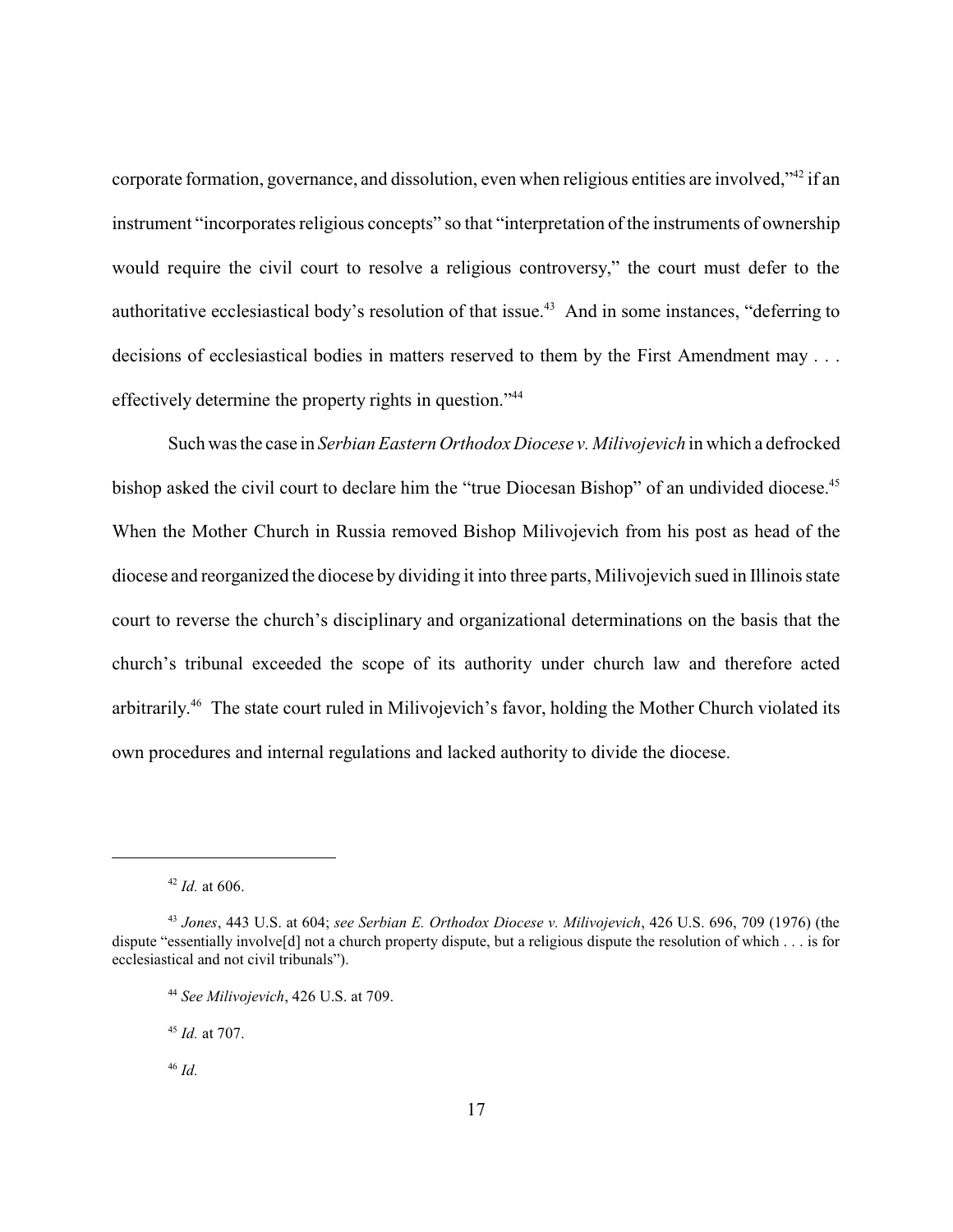On appeal, the Supreme Court reversed, observing the state court's judgment "rest[ed] upon an impermissible rejection of the decisions of the highest ecclesiastical tribunals" and impermissibly substituted its own inquiry into church polity. The Court explained:

For civil courts to analyze whether the ecclesiastical actions of a church judicatory are in that sense "arbitrary" must inherently entail inquiry into the procedures that canon or ecclesiastical law supposedly requires the church judicatory to follow, or else into the substantive criteria by which they are supposedly to decide the ecclesiastical question. But this is exactly the inquiry that the First Amendment prohibits; recognition of such an exception would undermine the general rule that religious controversies are not the proper subject of civil court inquiry, and that a civil court must accept the ecclesiastical decisions of church tribunals as it finds them. $47$ 

The "basic dispute" in *Milivojevich* was control of the Eastern Orthodox Diocese for the United States of America and Canada, its property, and assets.<sup>48</sup> But control of church property was merely an "incidental effect" of deciding who ran the church itself because church charters vested control in the denominational leader, which only the Mother Church had authority to select.<sup>49</sup> As the Court explained, "this case essentially involves not a church property dispute, but a religious dispute the resolution of which under our cases is for ecclesiastical and not civil tribunals."<sup>50</sup>

Consistent with *Milivojevich*, we have observed that "[c]ourts applying the neutral principles methodology defer to religious entities' decisions on ecclesiastical and church polity issues such as

<sup>50</sup> *Id.* at 709.

<sup>47</sup> *Id.* at 713.

<sup>48</sup> *Id.* at 698.

<sup>49</sup> *Id.* at 699, 701, 709-10.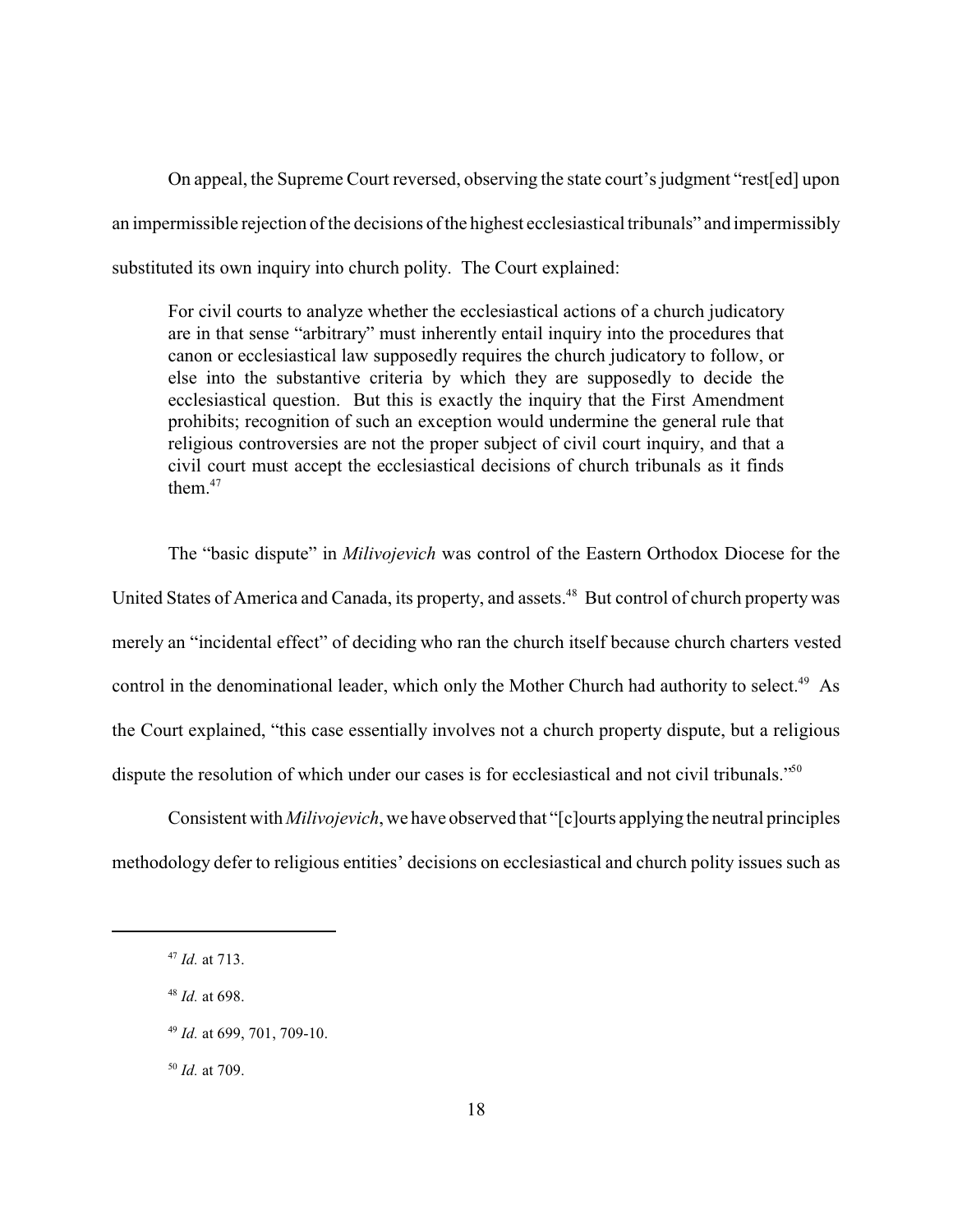who may be members of the entities and whether to remove a bishop or pastor."<sup>51</sup> That is, what happens to the *relationship* between a hierarchical religious organization and a subordinate unit after a vote to disassociate "is an ecclesiastical matter over which civil courts generally do not have jurisdiction."<sup>52</sup> "But what happens to the property **is not**, *unless the [local entity's] affairs have been ordered so that ecclesiastical decisions effectively determine the property issue*."<sup>53</sup>

The Majority Diocese acknowledges TEC's ecclesiastical authority but contends property ownership is a temporal matter determined by what the diocese's charters, state statutes, and TEC's constitution and canons actually say about the Fort Worth Diocese's governance. TEC contends ecclesiastical matters determine what happens to the property at issue here because (1) the dispute is essentially a question of church leadership, which is indisputably an ecclesiastical question, and (2) the parties ordered the Fort Worth Diocese's affairs so that ecclesiastical decisions effectively determine the property issue. At bottom, the disagreement centers on what effect the majority's disassociation vote had on the Fort Worth Diocese's identity specifically, whether the majority faction constitutes the continuation of that entity or whether the majority left as individuals and became something else.

### **B. Diocesan Identity for Purposes of the Diocesan Trust**

The Fort Worth Diocese is an unincorporated association formed and operating in Texas. Accordingly, issues concerning its officers and control are governed by the Texas Uniform

<sup>51</sup> *Episcopal Diocese of Fort Worth v. Episcopal Church*, 422 S.W.3d 646, 650 (Tex. 2013).

<sup>52</sup> *Masterson v. Diocese of Nw. Tex.*, 422 S.W.3d 594, 607 (Tex. 2013).

<sup>53</sup> *Id.* (emphases added).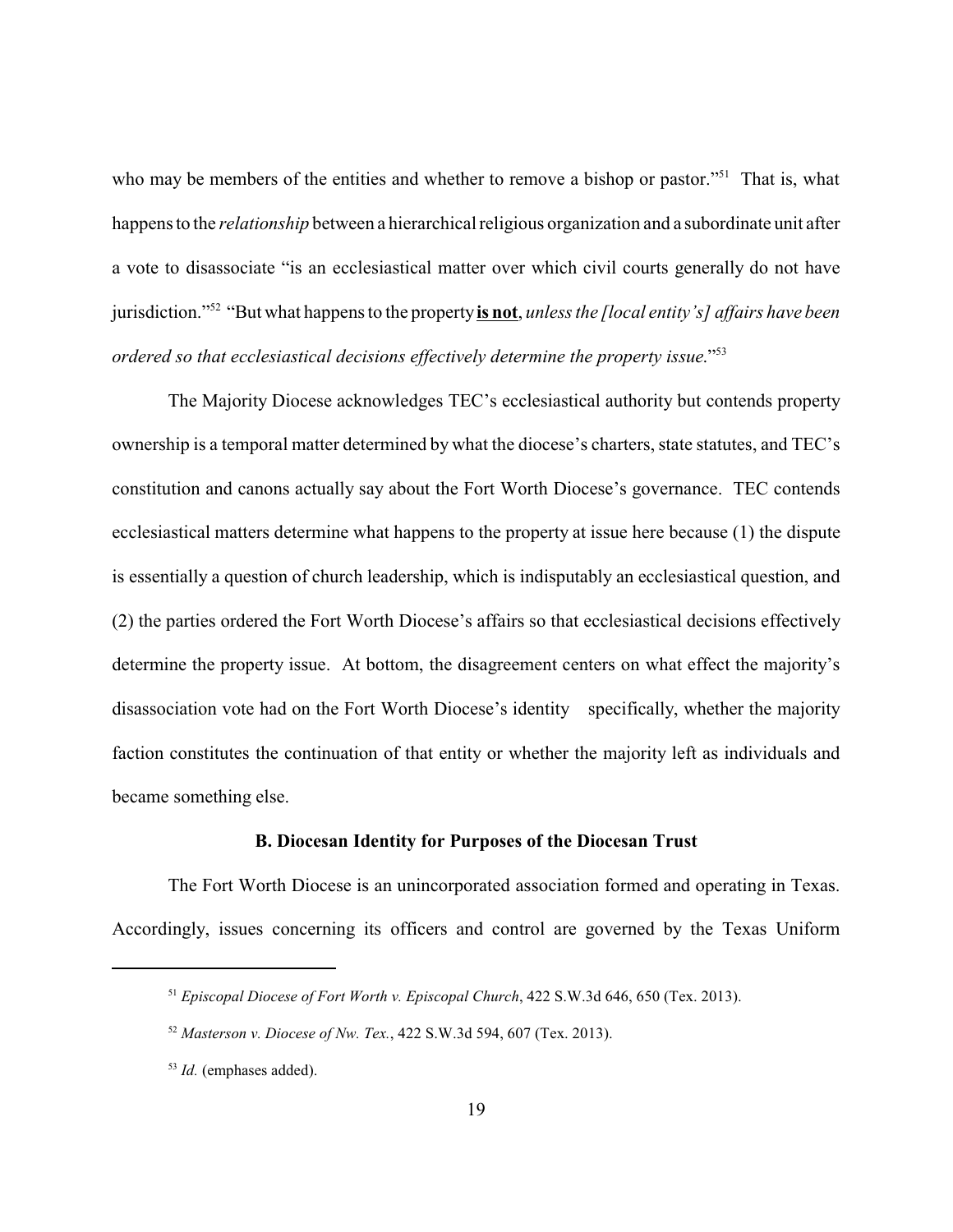Unincorporated Nonprofit Association Act.<sup>54</sup> Under Texas Associations law, control and governance are determined by the terms of the Fort Worth Diocese's charters.<sup>55</sup>

TEC argues, however, that we cannot rely on these documents to determine who controls the Fort Worth Diocese and whether the actions taken at the 2007 and 2008 conventions were valid. Rather, TEC argues that, like *Milivojevich*, the property dispute in this case is incidentally settled by deference to TEC's determination as to who its denominational representatives are. No one disputes that TEC's determinations as to its denominational leaders and "good standing" with the church are ecclesiastical questions. But unlike *Milivojevich*, the Fort Worth Diocese's affairs were not arranged so that ecclesiastical decisions "effectively determine the property issue."<sup>56</sup> *Milivojevich* is

<sup>54</sup> *See* TEX.BUS.ORGS.CODE§ 1.103 (for entities formed in Texas without filing instruments with the state, "the law governing the entity's formation and internal affairs is the law of the entity's jurisdiction of formation"); *see also* TEX.REV.CIV.STAT. art. 1396–70.01 (expired January 1, 2010); TEX.BUS.ORGS.CODE§ 402.006 ("[P]rior lawgoverns the acts, contracts, or transactions of the entity or its managerial officials, owners, or members that occur before the mandatory application date" ofJanuary 1, 2010); *Dist. Grand Lodge No. 25 v. Jones*, 160 S.W.2d 915, 922 (Tex. 1942) ("It is generally held that the constitution and by-laws of a voluntary association, whether incorporated or not, are controlling as to its internal management.").

<sup>55</sup> *See* TEX.BUS.ORGS.CODE§§ 1.002(35)(A) ("'Governing authority'means a person or group of persons who are entitled to manage and direct the affairs of an entity under this code and the governing documents of the entity . . . ."),  $.002(36)(A)(ii)$  ("Governing documents' means . . . the other documents or agreements adopted by the entity under this code to govern the formation or the internal affairs of the entity."), .002(53)(D) (defining a "member" of a nonprofit association as "a person who has membership rights in the nonprofit association under its governing documents"), .002(63) (an "officer" is "an individual elected, appointed, or designated as an officer of an entity by the entity's governing authority or under the entity's governing documents"); 3.002 ("The requirements for the formation of and the determination of the existence of a nonfiling entity are governed by the title of this code that applies to that entity."), .101 ("Subject to the title of this code that governs the domestic entity and the governing documents of the domestic entity, the governing authority of a domestic entity manages and directs the business and affairs of the domestic entity."); 252.106 ("This chapter replaces existing law with respect to matters covered by this chapter but does not affect other law covering unincorporated nonprofit associations."); *see id.* § 252.002 ("Principles of law and equity supplement this chapter unless displaced by a particular provision of this chapter.").

<sup>56</sup> *Masterson*, 422 S.W.3d at 606-07.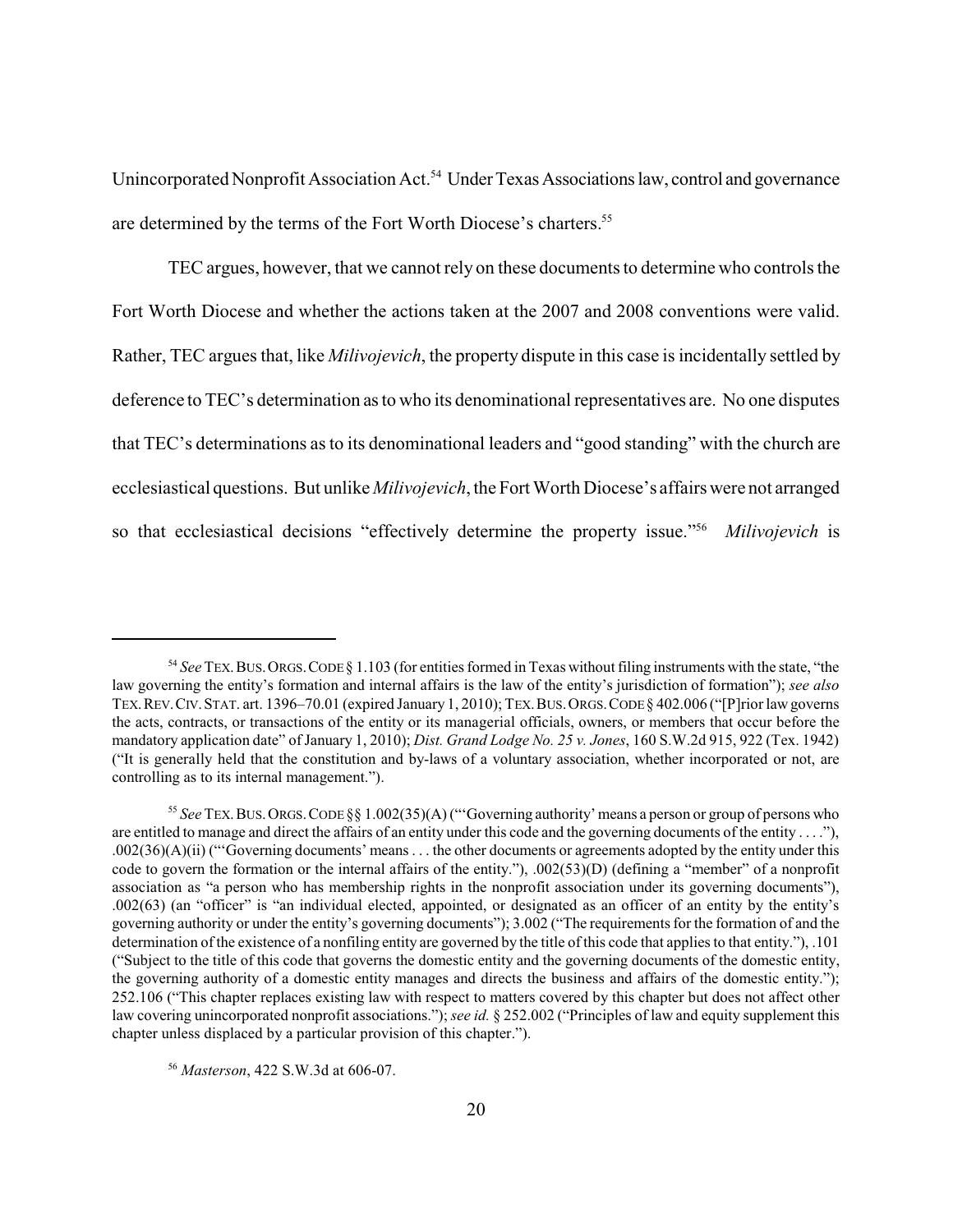distinguishable from this case because there, unlike here, control of church property was placed in the hands of a denominational leader.

Here, the parties arranged the diocese's affairs so that a majority of the diocese and its convention control the unincorporated association. The Fort Worth Diocese's charters provide that (1) a majority vote of its convention can amend the Diocesan Constitution and Canons and convention rules; (2) a majority vote of the convention elects the Diocesan Bishop, officers of the diocese's standing committee, and trustees of the Diocesan Corporation; and (3) a majority vote of the convention can admit, suspend, or restore a parish or mission to union with the Convention. Notably, in *Jones v. Wolf*, the Supreme Court held that the First Amendment does not preclude a state from adopting a *presumptive* rule of majority rule.<sup>57</sup> This is so because "the majority faction generally can be identified without resolving any question of religious doctrine or polity."<sup>58</sup> Moreover, "any rule of majority representation can always be overcome, under the neutral-principles approach, either by providing in the corporate charter or the constitution of the general church, that the identity of the local church is to be established in some other way . . . [such as] by providing that the church property is held in trust for the general church and those who remain loyal to it."<sup>59</sup>

Rather than advocating for a *presumption* of majority rule to determine that it remains the Fort Worth Diocese, the majority faction simply asks the court to enforce the majority-rule

<sup>58</sup> *Id*.

<sup>57</sup> *Jones v. Wolf*, 443 U.S. 595, 607 (1979).

<sup>59</sup> *Id.* at 607-08.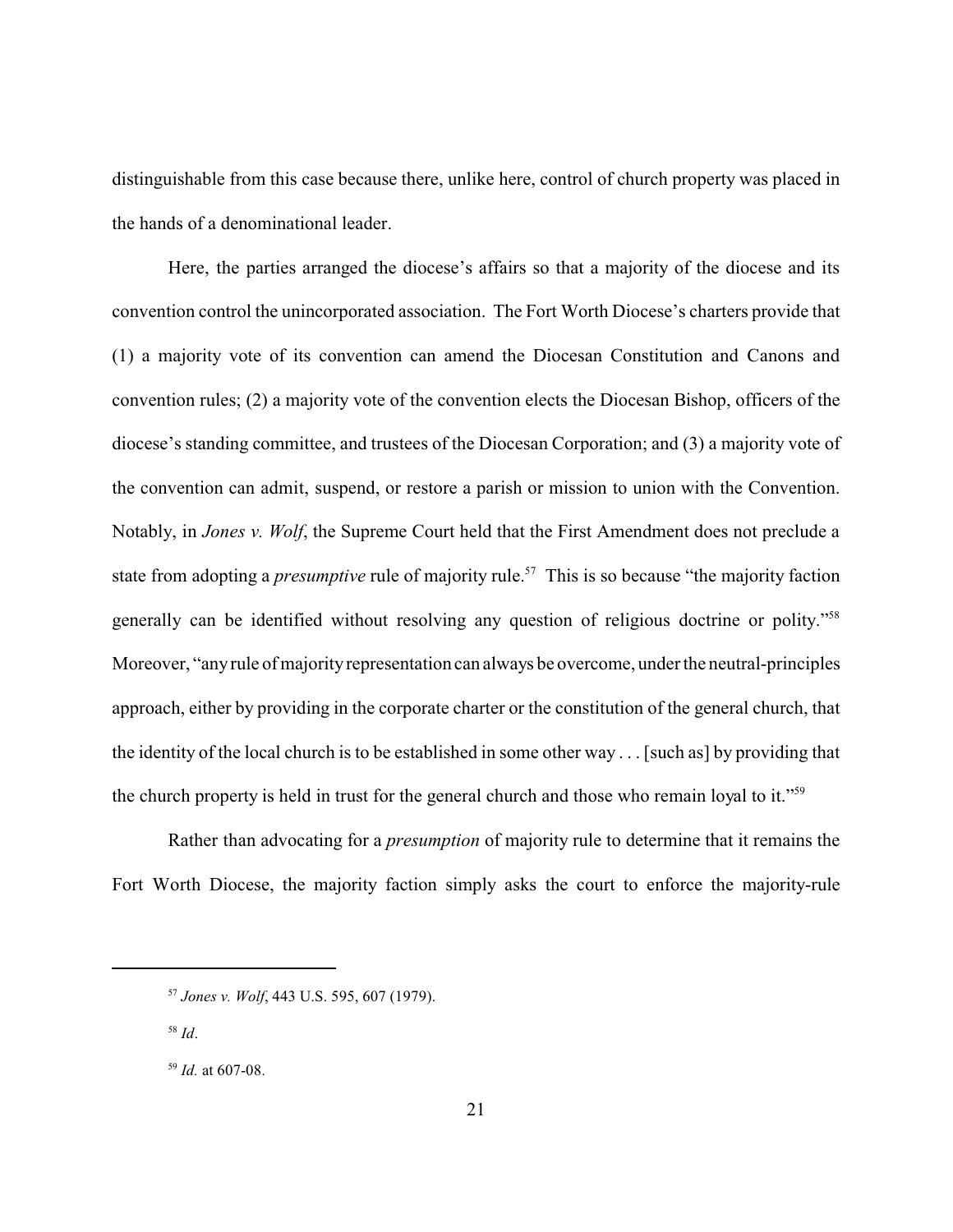provisions in the organizational documents.<sup>60</sup> If courts can *presume* majority rule without encroachingon constitutionally protected terrain, courts can certainlyapplythat rule when the parties have so provided. Accordingly, having complied with the diocese's charters, the majority, not the minority, constitutes the continuation of the Fort Worth Diocese under the terms of its charter.

TEC's contrary argument that deference is required, rather than majority rule, is virtually indistinguishable from the approach the dissent in *Masterson* advocated.<sup>61</sup> As in *Masterson*, TEC contends the First Amendment mandates deference because, as a matter of church law, subordinate units have no authority to disassociate. Accordingly, in TEC's view, the actions of the 2007 and 2008 Diocesan Conventions were *instantaneously* null and void; those voting to disassociate *immediately* vacated their offices and lost standing in canonical bodies; and these are binding ecclesiastical decisions regardless of what the Fort Worth Diocese's governing documents say. Consequently, TEC takes the position that, even if the majority voted to secede, they did so as individuals and not as an intact entity constituting the Fort Worth Diocese.

TEC points out that when the Fort Worth Diocese joined the hierarchical church organization it acceded to the General Convention's constitution and canons. But in 2007 and 2008, a majority of the Diocesan Convention voted to amend its governing documents to change all provisions

<sup>60</sup> *See Masterson*, 422 S.W.3d at 613 (holding that amendments to a corporation's organizational documents were valid absent "any provision in the corporate documents" permitting TEC to invalidate those amendments or any "Texas law precluding the corporation from amending its articles and bylaws to exclude references" to TEC).

<sup>&</sup>lt;sup>61</sup> *See id.* at 618 (Lehrmann, J., dissenting) ("It follows that Bishop Ohl's determination regarding the parish's authority (or, more accurately, lack of authority) to withdraw from TEC is a binding ecclesiastical decision, irrespective of the corporate form taken by the parish. In turn, since Good Shepherd did not validly withdraw from TEC, Good Shepherd remained a constituent thereof and consequently remained subject to TEC's and the Diocese's Constitutions and Canons.").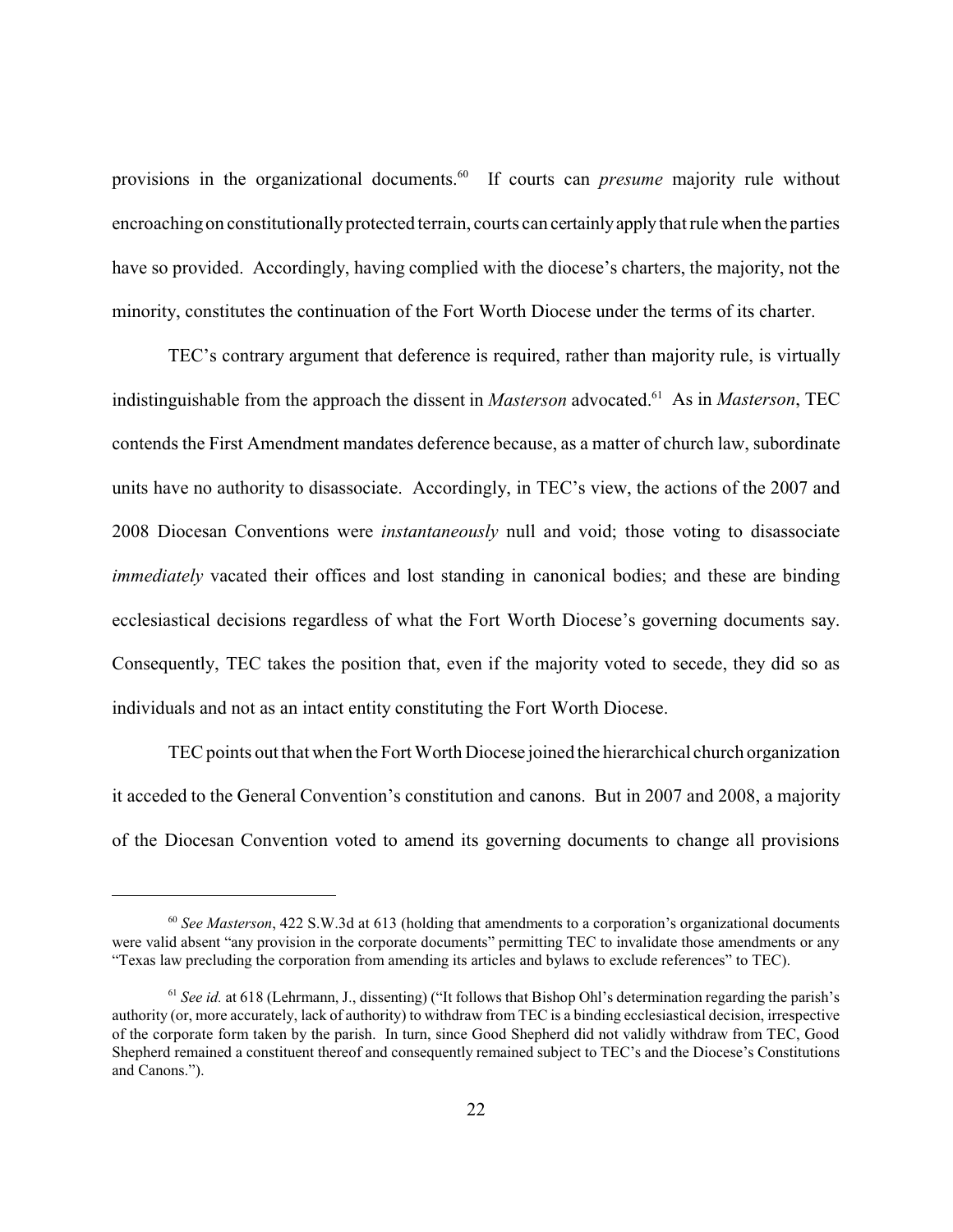referring to TEC and requiring compliance with its canons and constitution. No provision in any of the organizational documents, including those of the national church, precluded them from doing so. TEC's charters are silent about withdrawal of a diocese. Moreover, whether a diocese can secede from TEC does not affect the parties' property rights, because the Diocesan Trust has never required affiliation with TEC. Nor do the organizational documents restrict the diocese's authority to amend the Diocesan Constitution and Canons, such as by requiring the national church's approval or permission to make an amendment.<sup>62</sup>

As we stated in *Masterson*, "[a]bsent specific, lawful provisions in a corporation's articles

of incorporation or bylaws otherwise, whether and how a corporation's directors or those entitled

to control its affairs can change its articles of incorporation are secular, not ecclesiastical, matters."<sup>63</sup>

Rejecting the very same argument TEC advances here, we explained:

BishopOhl [the Diocesan Bishop] could, as an ecclesiastical matter, determinewhich faction of believers was recognized by and was the 'true' church loyal to the Diocese and TEC. Courts must defer to such ecclesiastical decisions. But under neutral principles, any decisions he made about the secular legal questions of whether the vote by the parish members to amend the bylaws and articles of incorporation was valid under Texas law and whether the bylaws and articles of incorporation were validly amended, *are not entitled to deference*. Nor does his decision identifying the loyal faction as the continuing Episcopal Parish operating Good Shepherd church determine property ownership under this record, as it might under the deference or identity methodology. 64

<sup>62</sup> *See Serbian E. Orthodox Diocese v. Milivojevich*, 426 U.S. 696, 700-01 (1976) (the diocesan constitution expressly required the Mother Church's approval for amendments to the constitution).

<sup>63</sup> *See Masterson*, 422 S.W.3d at 609.

 $64$  *Id.* at 610 (emphasis added).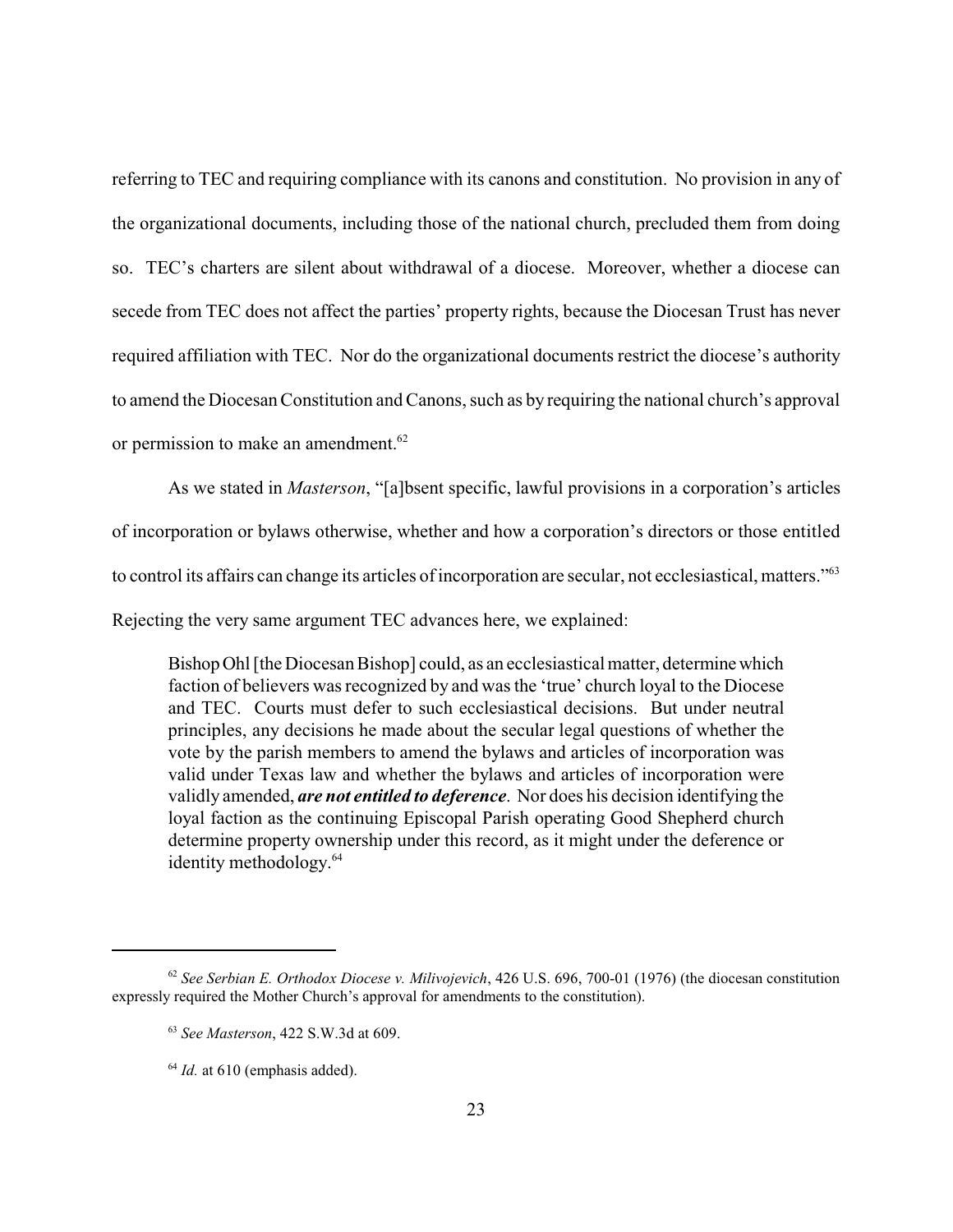And more pointedly, we said the dissent's argument that the "corporation could not amend its articles of incorporation and bylaws to omit references to TEC and the Diocese because doing so would circumvent 'an ecclesiastical decision made by a higher authority within a hierarchical church structure,' is *in substance application of the deference methodology*."<sup>65</sup>

The issue here is essentially the same as it was in *Masterson* was the majority vote to amend the governing documents effective? And the same answer obtains: any decisions TEC made about the secular legal questions of whether the vote by the 2007 and 2008 Diocesan Conventions to amend the Diocesan Constitutions and Canons was valid under Texas law and whether they were validly amended are not entitled to deference.<sup>66</sup>

In sum, TEC's determinations as to which faction is the true diocese loyal to the church and which congregants are in good standing are ecclesiastical determinations to which the courts must defer. But applying neutral principles to the organizational documents, the question of property ownership is not entwined with or settled by those determinations. The Fort Worth Diocese's identity depends on what its documents say. To that end, the Diocesan Constitution and Canons provided who could make amendments and under what circumstances; none of those circumstances incorporate or rely on an ecclesiastical determination by the national church; and nothing in the

 $65$  *Id.* at 612-13 (emphasis added).

<sup>66</sup> In arguing that a subordinate unit of a hierarchical organization *cannot* be governed by majority rule under Texas law, TEC relies on cases involving lodges and masons, which hold special status under the law. *See* TEX. BUS. ORGS. CODE §§ 23.104(c) ("A subordinate body is subject to the jurisdiction and control of its respective grand body, and the warrant or charter of the subordinate body may be revoked by the grand body."), .110 ("On the winding up and termination of a subordinate body attached to a grand body, all property and rights existing in the subordinate body pass to and vest in the grand body to which it was attached, subject to the payment of any debt owed by the subordinate body."). While there is authority that such entities cannot disaffiliate even under majority rule, no similar provision governs unincorporated associations generally.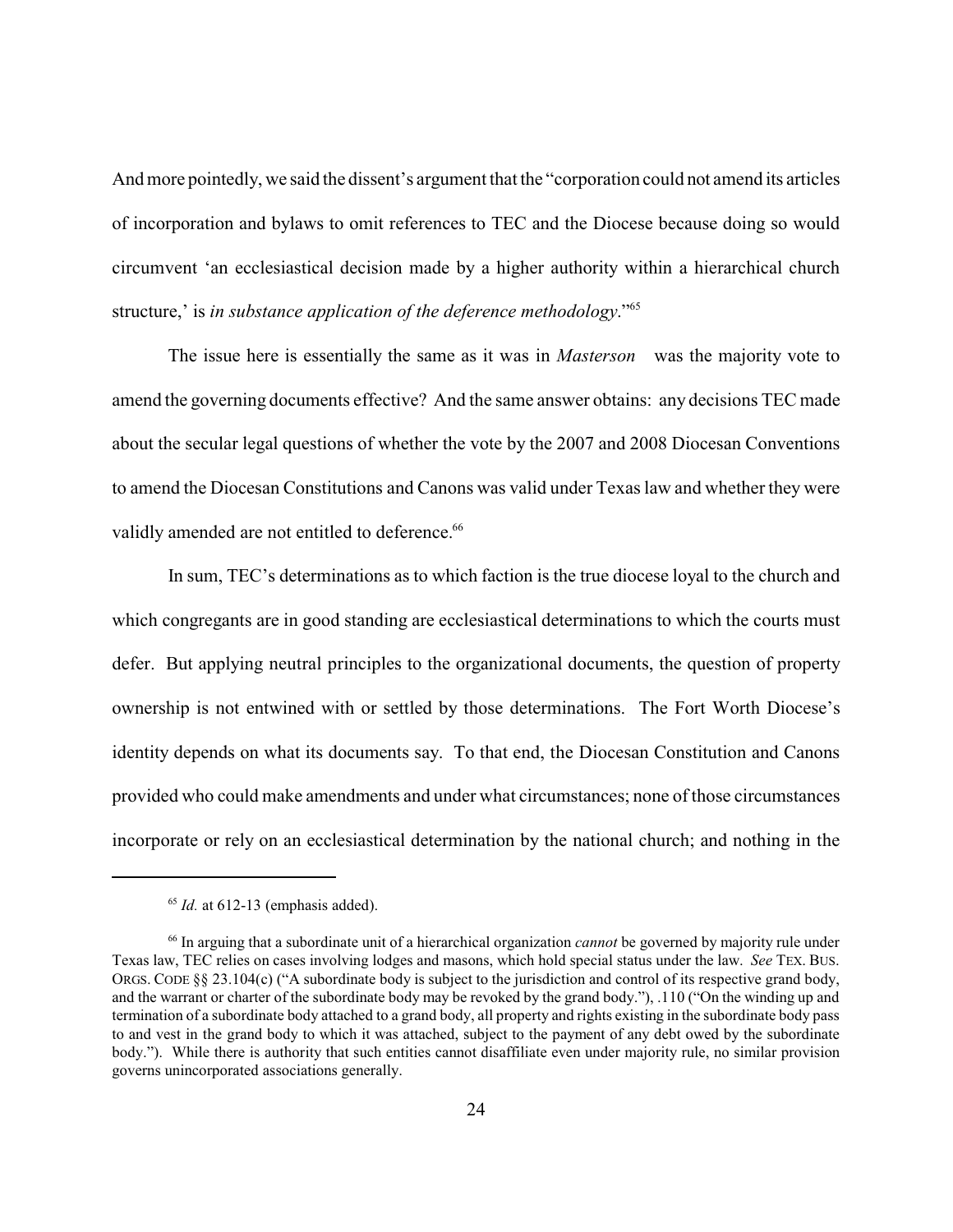diocese's or national church's documents precluded amendments rescinding an accession to or affiliation with TEC. Applying neutral principles of law, we hold that the majority faction is the Fort Worth Diocese and parishes and missions in union with that faction hold equitable title to the disputed property under the Diocesan Trust. We must therefore consider TEC's argument that the Dennis Canon creates a trust in its favor.

### **C. Dennis Canon Trust**

The Dennis Canon provides, in relevant part, that "all real and personal property held by or for the benefit of any Parish, Mission or Congregation is held in trust for [TEC][.]" The parties dispute the trust's validity under Texas law and its revocability.

Under Texas trust law, a trust may be created by any of the following methods:

(1) a property owner's declaration that the owner holds the property as trustee for another person;

(2) a property owner's inter vivos transfer of the property to another person as trustee for the transferor or a third person;

(3) a property owner's testamentary transfer to another person as trustee for a third person;

(4) an appointment under a power of appointment to another person as trustee for the donee of the power or for a third person; or

(5) a promise to another person whose rights under the promise are to be held in trust for a third person.<sup>67</sup>

<sup>67</sup> TEX. PROP. CODE § 112.001.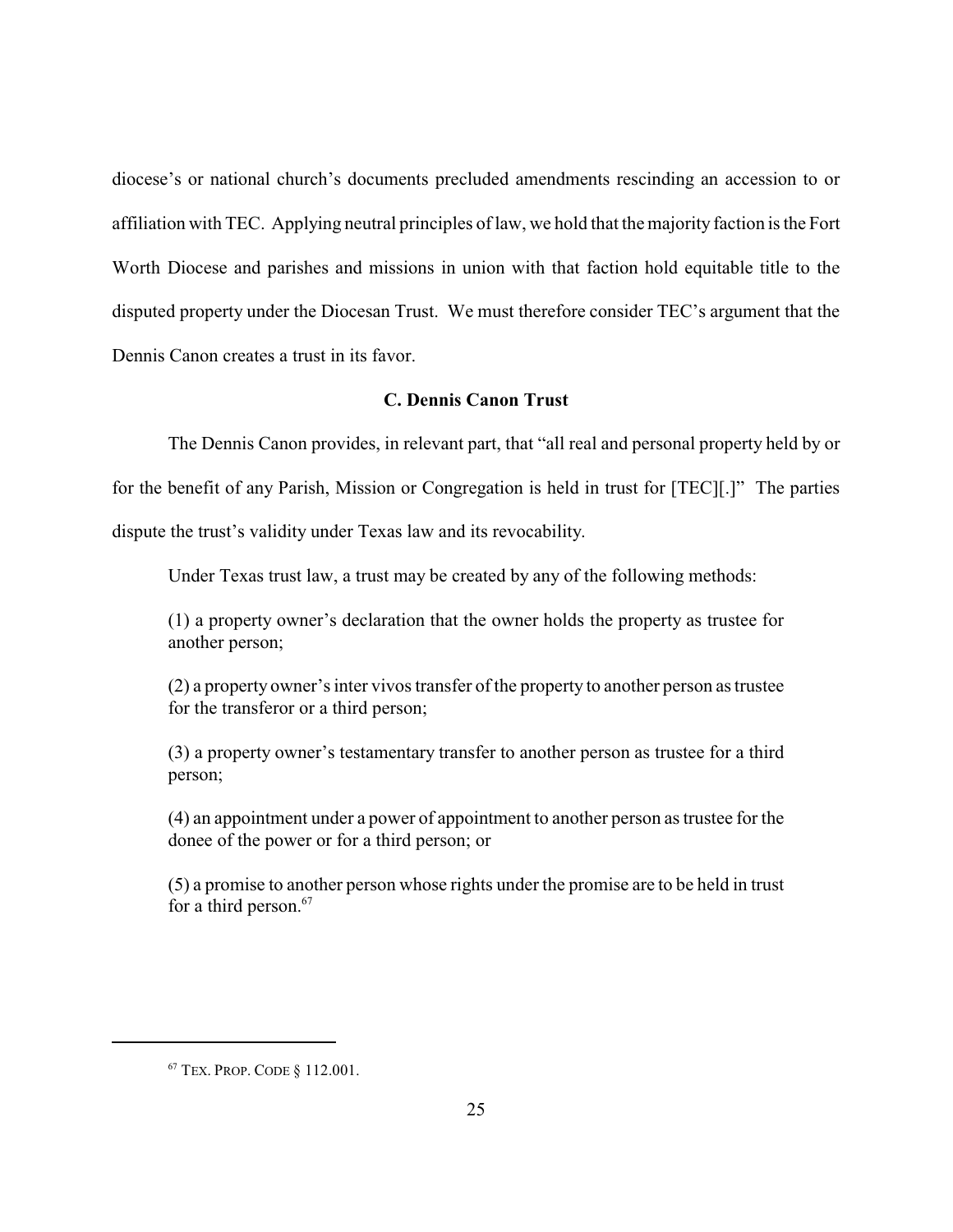A trust is created only if the settlor manifests, in writing, an intention to create a trust,<sup>68</sup> and a settlor may revoke a trust "unless it is irrevocable by the express terms of the instrument creating it or of an instrument modifying it."<sup>69</sup>

The court of appeals held that the Dennis Canon is not a valid trust under Texas law because "an entity that does not own the property to be held in trust cannot establish a trust for itself simply by decreeing that it is the beneficiary of a trust."<sup>70</sup> As to revocability, we held in *Masterson* and *Episcopal Diocese* that even assuming the Dennis Canon is a valid trust, it is revocable under Texas law because it was not made expressly irrevocable.<sup>71</sup> Moreover, "[e]ven if the Canon could be read to *imply* the trust was irrevocable, that is not good enough under Texas law. The Texas statute requires *express* terms making [the trust] irrevocable."<sup>72</sup>

For the reasons stated by the court of appeals (among others), the Majority Diocese asserts the Dennis Canon is not a valid trust, but even if it were valid, it was revocable and revoked by the 1989 amendment to the Diocesan Constitution and Canons, nearly two decades before this dispute arose.

TEC contends the Dennis Canon creates a valid trust and argues it is entitled to possession of the disputed property under that trust for two independent reasons: (1) the 1989 amendment was

<sup>71</sup> *Episcopal Diocese of Fort Worth v. Episcopal Church*, 422 S.W.3d 646, 653 (Tex. 2013); *Masterson v. Diocese of Nw. Tex.*, 422 S.W.3d 594, 613 (Tex. 2013).

<sup>72</sup> *Masterson*, 422 S.W.3d at 613 (emphases in original).

<sup>68</sup> *Id.* §§ 112.002–.004.

<sup>69</sup> *Id.* § 112.051.

<sup>70</sup> 547 S.W.3d 353, 424 (Tex. App.—Ft. Worth 2018).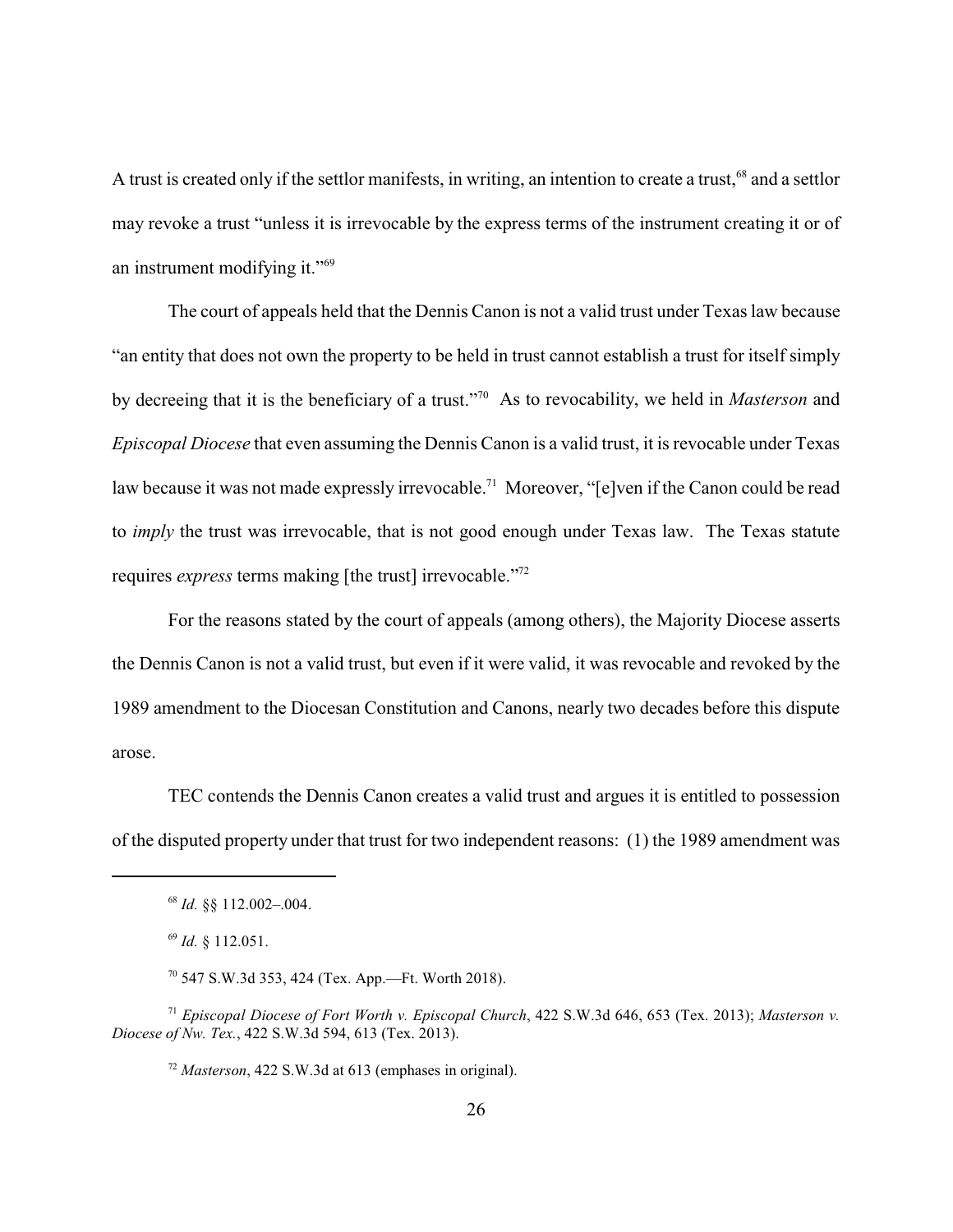ineffective to revoke the Dennis Canon trust because, at that time, the Diocesan Constitution and Canons only authorized amendments to the diocese's canons that were "not inconsistent" with the national church's constitution and canons and (2) the trust is irrevocable because it is a contractual trust supported by valuable consideration. Neither argument is persuasive.

While it is true, as TEC says, that the diocese's organizational documents prohibited the adoption of canons inconsistent with the national church's constitution and canons, revocation is not inconsistent with a revocable trust. Moreover, in the twenty years between revocation and eruption of a dispute over the property,<sup>73</sup> TEC lodged no objection to the amended canon and does not now contend the 1989 amendment is invalid for any other reason than purported "inconsistency."

In the alternative, and contrary to our holdings in *Masterson* and *Episcopal Diocese*, TEC insists that the Dennis Canon is irrevocable notwithstanding the absence of express language of irrevocability, as required by Texas Property Code section 112.051. TEC cites *Shellberg v. Shellberg* for the proposition that a contractual trust supported by valuable consideration is irrevocable even when silent about the matter.<sup>74</sup> TEC contends that membership in the national church is "valuable consideration" and that courts are precluded from considering whether the benefits of membership (including \$63,000 in grants, low-interest loans, and participation in the Church Pension Fund) constitute a fair trade for \$100 million worth of real estate for which TEC paid nothing.

<sup>73</sup> *See Jones v. Wolf*, 443 U.S. 595, 606 (1979) (the objective under neutral principles is to determine "the intentions ofthe parties" at the local and national level regarding beneficial ownership ofthe property "before the dispute erupts" and as reflected in a "legally cognizable form").

<sup>74</sup> 459 S.W.2d 465, 470 (Tex. App.—Fort Worth 1970, writ ref'd n.r.e.).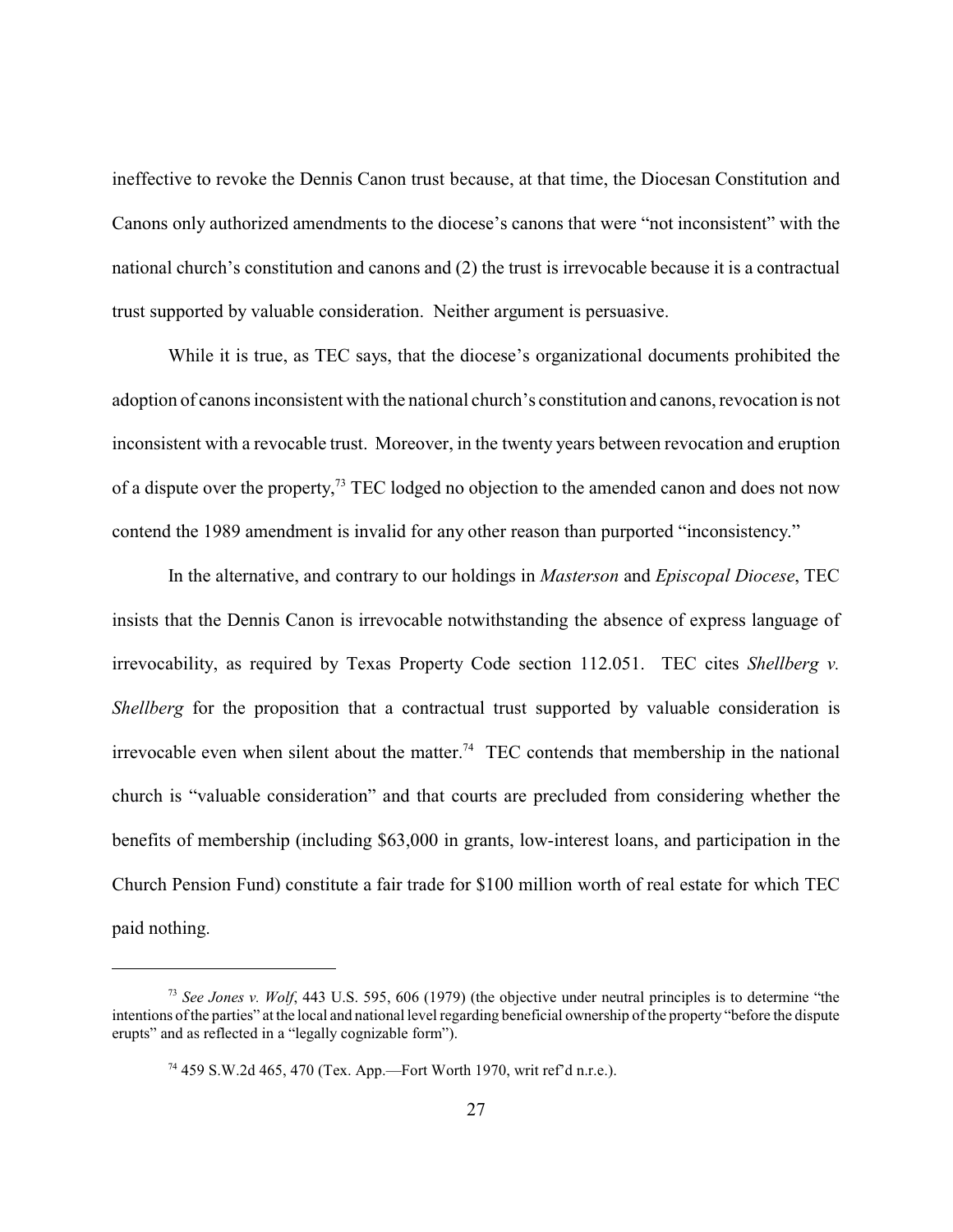*Shellberg*, however, is patently distinguishable. In *Shellberg*, five settlors signed a trust agreement stating the trust could be revoked by three or more of them.<sup>75</sup> Although each settlor provided valuable consideration for the trust, one of the settlors attempted to revoke the trust, noting the absence of express language of irrevocability as required by statute.<sup>76</sup> The attempted revocation did not comply with the trust's express and bargained-for terms and was therefore ineffective: "A proper construction of the trust instruments involved in this case is that *by their terms* such trust can only be terminated short of the trust term by the agreement or consent of a majority of the beneficiaries."<sup>77</sup> *Shellberg* is consistent with the statutory rule that the terms of a trust generally prevail over conflicting statutory provisions.<sup>78</sup> TEC has not identified any provision constraining revocation of the Dennis Canon, so the statutory requirement of express language retains its legal force.

### **D. TEC's Remaining Claims**

By cross-petition, TEC seeks control of the disputed property via constructive-trust, quasi estoppel, and trespass-to-try-title theories and contends the lower courts improperlyconcluded it lacks standing to press its claims as to the Diocesan Corporation.

<sup>75</sup> *Id.* at 467.

<sup>76</sup> *Id.* at 469-70.

<sup>77</sup> *Id.* at 470 (emphasis added).

<sup>78</sup> *See* TEX. PROP.CODE § 111.0035(b) (subject to exceptions not applicable here, "[t]he terms of a trust prevail over any provision of this subtitle").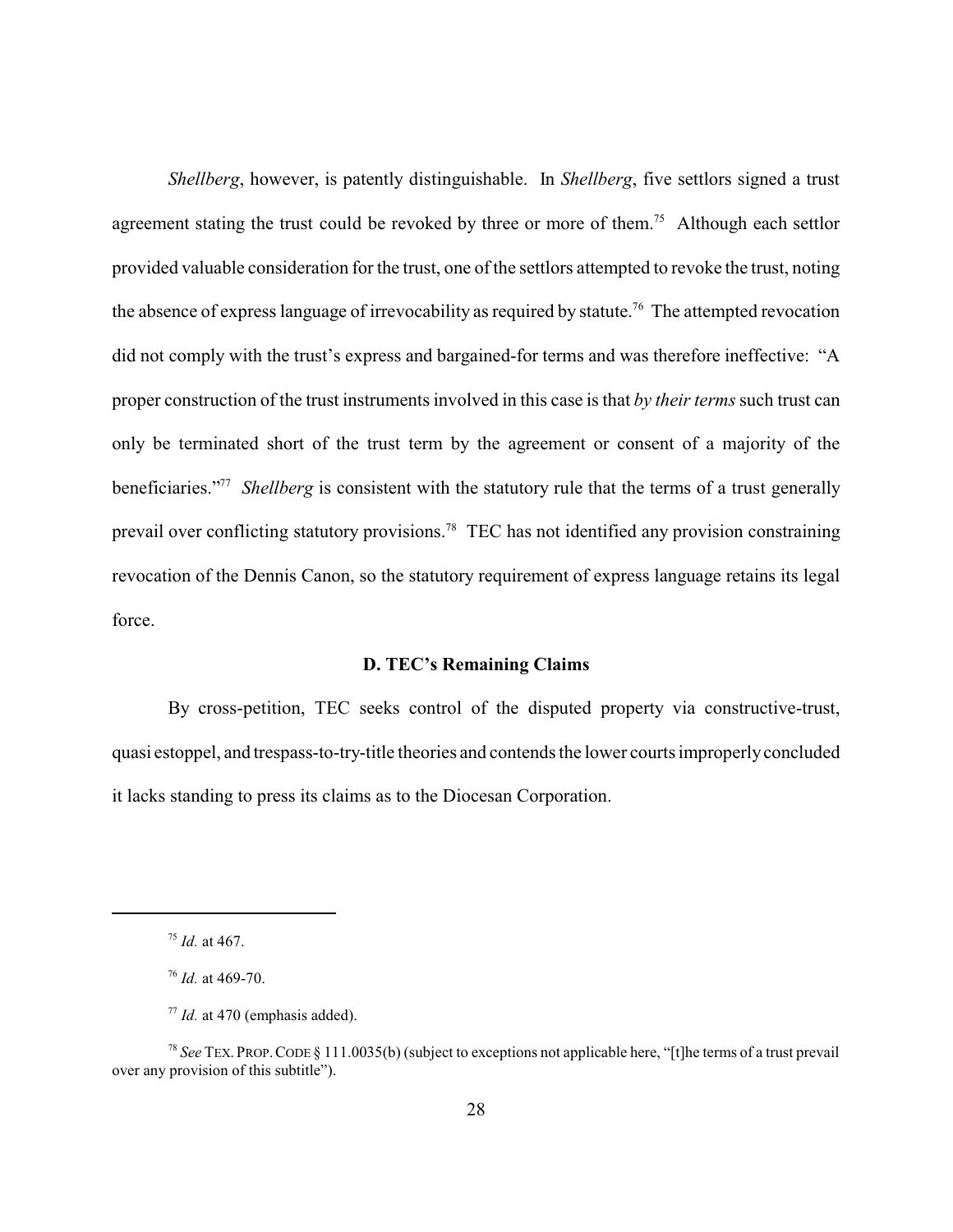The court of appeals declined TEC's constructive-trust claim because such relief would require the court "to delve into the mysteries of faith," impermissibly entangling the court in a dispute over religious doctrine.<sup>79</sup> We agree with the court's analysis. The First Amendment prohibits civil courts from inquiring into matters concerning "'theological controversy, church discipline, ecclesiastical government, or the conformity of the members of a church to the standard of morals required of them."<sup>30</sup>

The doctrinal controversy precipitating the schism involved a dispute over adherence to the true standard of faith. Reminiscent of the discredited departure-from-doctrine principle, TEC's constructive-trust argument is premised on allegations that the withdrawing faction "'broke a century's worth of oaths and commitments' when they left and took the TEC-affiliated property, resources, and name."<sup>81</sup> In the withdrawing faction's view, it was TEC who engaged in heretical actions constituting a "substantial departure from the biblical and historic faith." Determining whether the leaders of the withdrawing faction are "the perfidious oath-breakers characterized by the TEC parties"<sup>82</sup> rather than the true adherents to the historic Episcopalian faith requires the type of inquiry that runs afoul of the First Amendment's constraints. Civil courts lack jurisdiction to resolve disputes turning on tenets of faith.

<sup>79</sup> 547 S.W.3d 353, 443-44 (Tex. App.—Fort Worth 2018).

<sup>80</sup> *Serbian E. Orthodox Diocese v. Milivojevich*, 426 U.S. 696, 714 (1976) (quoting *Watson v. Jones*, 80 U.S. 679, 733 (1872)).

<sup>81</sup> 547 S.W.3d at 443.

<sup>82</sup> *Id.* at 444.